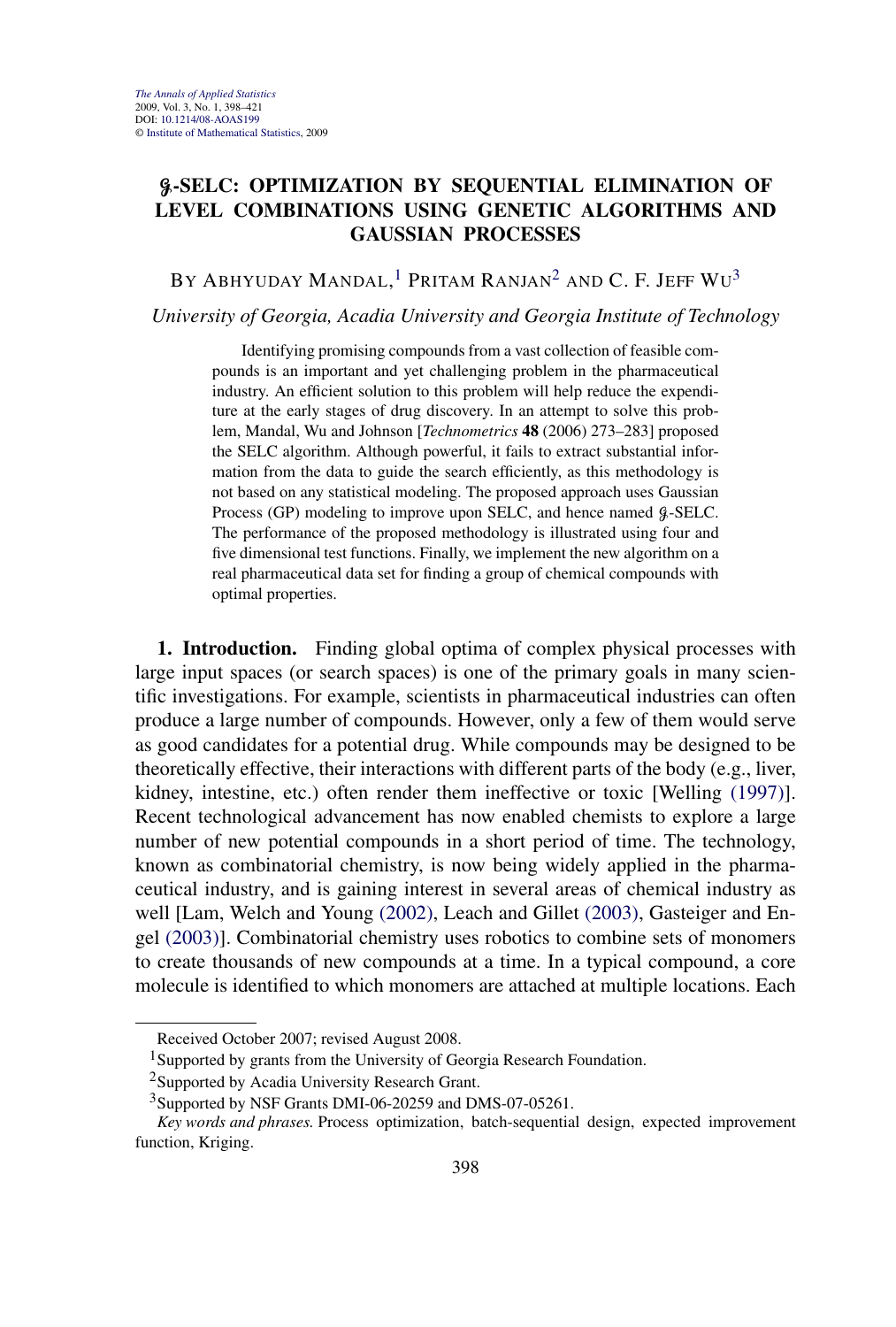## G-SELC 399

attachment location may have tens or hundreds of potential monomers. Clearly, the compound library (set of all structurally feasible compounds) can become dauntingly large for a core molecule with just a few attachment points. This technology has been used in pharmaceutical industries to enhance the diversity of compound libraries, and to optimize endpoints such as target efficacy or one (or more) of the ADMET (absorption, distribution, metabolism, excretion, toxicology) properties of compounds [Rouhi (2003)]. Constrained by resources, most compound libraries cannot be fully synthesized and, thus, it is preferred to find smaller subsets of the libraries that consist of compounds with good desirable features.

In practice, pharmaceutical industries frequently use *ad hoc* methods based on the scientists' prior knowledge and intuition to find subsets of compound libraries that are small in size and contain compounds with desirable properties. In Section 2 such an instance, which motivated the current work, is discussed in more details. In this application the scientists used a four-stage procedure to create a subset of compounds with high process values (the exact chemical property of the response was not reported due to propriety reasons). Recently, Mandal et al. (2006) developed a Genetic Algorithm (GA)-based search procedure called Sequential Elimination of Level Combinations (SELC) for this purpose, which was motivated by the SEL algorithm of Wu, Mao and Ma (1990). SELC uses forbidden array and weighted mutation to enhance the performance of the search procedure compared to a standard GA [Holland (1975, 1992)]. Mandal et al. (2006) used several examples and real applications to illustrate that SELC outperforms classical GAs. Nonetheless, the lack of substantial statistical modeling in SELC leaves room for improvement.

In this paper we propose using the Gaussian Process (GP) modeling technique [see Sacks et al. (1989)] for developing a sequential search method (G-SELC). As illustrated in Sections 5 and 6, the new approach outperforms SELC for the motivating pharmaceutical application and the simulated examples considered in the paper. G-SELC is inspired by the works of Jones, Schonlau and Welch (1998), and Mandal et al. (2006). In their pioneering work, Jones et al. (1998) proposed a complete sequential (one trial at a time) sampling approach for process optimization by maximizing a merit based criterion called an expected improvement (EI) function. It turns out that restrictions on the compounds manufacturing process often requires chemical compounds to be manufactured in batches. That is, complete sequential approaches are undesirable for creating new promising compounds. Thus, we propose to select batches of trials using an adaptive mixture of SELC and EI. Four and five dimensional test functions are considered to illustrate the performance of the proposed approach versus the existing approaches.

The paper is organized as follows. The motivating combinatorial chemistry problem of a pharmaceutical company is presented in Section 2. Then, a brief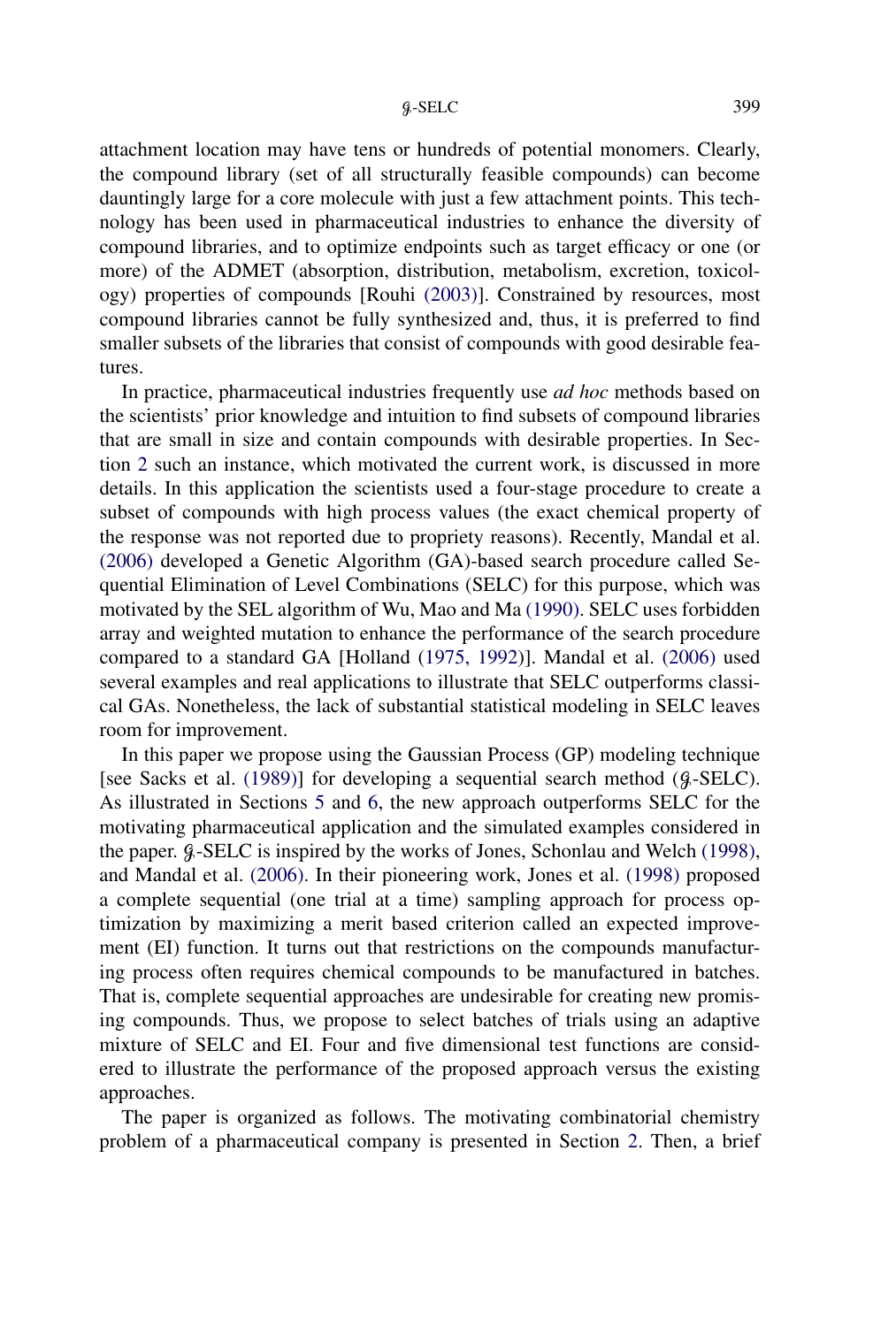review of the two existing methodologies, SELC and EI, are presented in Section 3. In Section 4 we develop the  $\frac{6}{5}$ -SELC technique. Section 5 presents a comparison on the performance of the new methodology with that of the SELC and EI-based approach. In Section 6  $\beta$ -SELC is used for identifying potentially good compounds in the pharmaceutical industry example. Some concluding remarks are given in Section 7.

**2. Pharmaceutical chemistry example.** Identifying promising compounds from a vast collection of feasible compounds is a challenging problem in drug discovery [see "Finding Needles" in *Drug Discovery News*, Willis (2007)]. This research is motivated by a combinatorial chemistry problem, where the goal is to obtain sets of reagents (or monomers) that maximize the target efficacy of a compound, which is measured by its pre-specified physiochemical property for a specific biological screen.

Consider the data discussed by Mandal et al. (2007), where a compound was created by attaching reagents to the three locations denoted by  $A$ ,  $B$  and  $C$  (core) of a molecule (see Figure 1). The data were obtained from a pharmaceutical company. In this application the compound library (the set of all feasible compounds) consisted of 5 feasible substructures (monomers) at position A, 34 at position B and 241 substructures at position  $C$ . That is, the compound library had a total of 40,970 chemical compounds. Manufacturing all of these compounds was expensive, and thus, it was desirable to select a much smaller subset of the compounds with desirable properties. Once such a list of promising compounds was identified, the pharmacists synthesized them in the laboratory, and then the compounds with high responses were chosen for further analysis.

To explore the compound space, the scientists of the pharmaceutical company performed a 4-stage experiment. An initial subset of 2114 compounds was chosen on the basis of their scientific knowledge and intuition. These compounds were then created and screened (i.e., the response y was obtained). Using the results from this initial screen and scientific knowledge about the target, three subsequent subsets of the compound library were generated. In total, 2483 compounds (6% of the possible compounds) were generated. Table 1 summarizes the substructure space explored at each iteration, and provides insight into the historical process optimization technique.



FIG. 1. *The core molecule of a compound with three reagents locations*.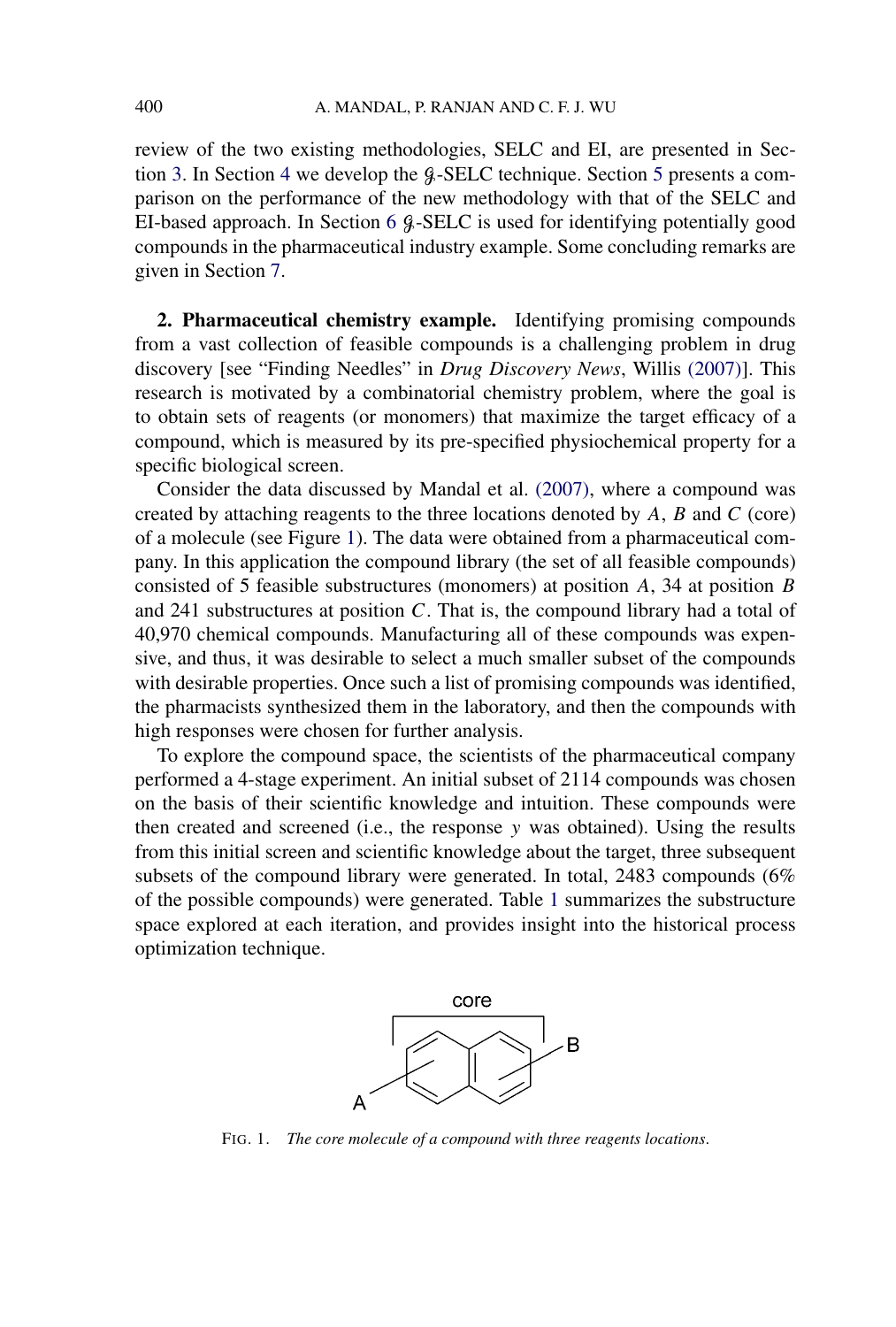#### $\text{q-SELC}$  401

#### TABLE 1

*Characteristics of the subsets of the compound library chosen in different iterations of the optimization procedure*: *each column represents the substructures explored in each iteration and each row gives the number of new structures that were not examined in previous rounds*

| <b>Iteration</b> | A        | B        |     | $A \times B$ | $A \times C$ | $B \times C$ | $A \times B \times C$ |
|------------------|----------|----------|-----|--------------|--------------|--------------|-----------------------|
|                  |          | 26       | 164 | 75           | 286          | 1168         | 2114                  |
| 2                | 0        |          | 9   | 17           | 18           | 102          | 208                   |
| 3                | $\theta$ |          | 41  |              | 41           | 120          | 128                   |
| $\overline{4}$   | 0        | $\Omega$ | 27  | $\theta$     | 27           | 32           | 33                    |
| Overall          |          | 34       | 241 | 93           | 372          | 1422         | 2483                  |

In the first iteration 2114 compounds were created. Looking at the structures of those compounds, one would observe that in the first iteration all the 5 substructures were explored for position  $A$ , 26 out of 34 substructures for position  $B$ , and 164 out of 241 substructures were explored for position  $C$ . Out of all possible 170  $(=5\times34)$  combinations of  $A \times B$ , only 75 distinct combinations occurred in the compounds of iteration 1. Other columns of Table 1 can be interpreted similarly. Note that the column corresponding to  $A \times B \times C$  represents the actual number of compounds created in a particular iteration. In the second iteration no new substructures were explored for position A (all were explored in the first iteration), but 7 new substructures for position  $B$  and 9 new substructures for position  $C$  were explored.

Compounds with process value greater than 10 (i.e.,  $y > 10$ ) were considered active (or good). Although not modeled in this paper, the active compounds that satisfy the constraints outlined in Table 2 were of more importance to the scientists. These constraints include the chemical properties: chemical reactivity, occurrence of toxicologically risky chemical features, molecular weight, number of rotatable bonds, violations of the Rule of 5 [Lipinski et al. (1997)], aromatic rings, calculated polar surface area and LogP (hydrophobicity). Of the 2483 compounds that were created, only 69% of the compounds satisfied the constraints in Table 2. The

| Reactive matched    | <1       |
|---------------------|----------|
| Risky matched       | $\leq$ 3 |
| Molecular weight    | < 500    |
| Rotatable bonds     | <10      |
| Rule of 5           | $\leq$ 2 |
| Aromatic ring count | $<$ 5    |
| Polar surface area  | 140      |
| log P               | <5       |

TABLE 2 *Desired compound characteristics for combinatorial chemistry example*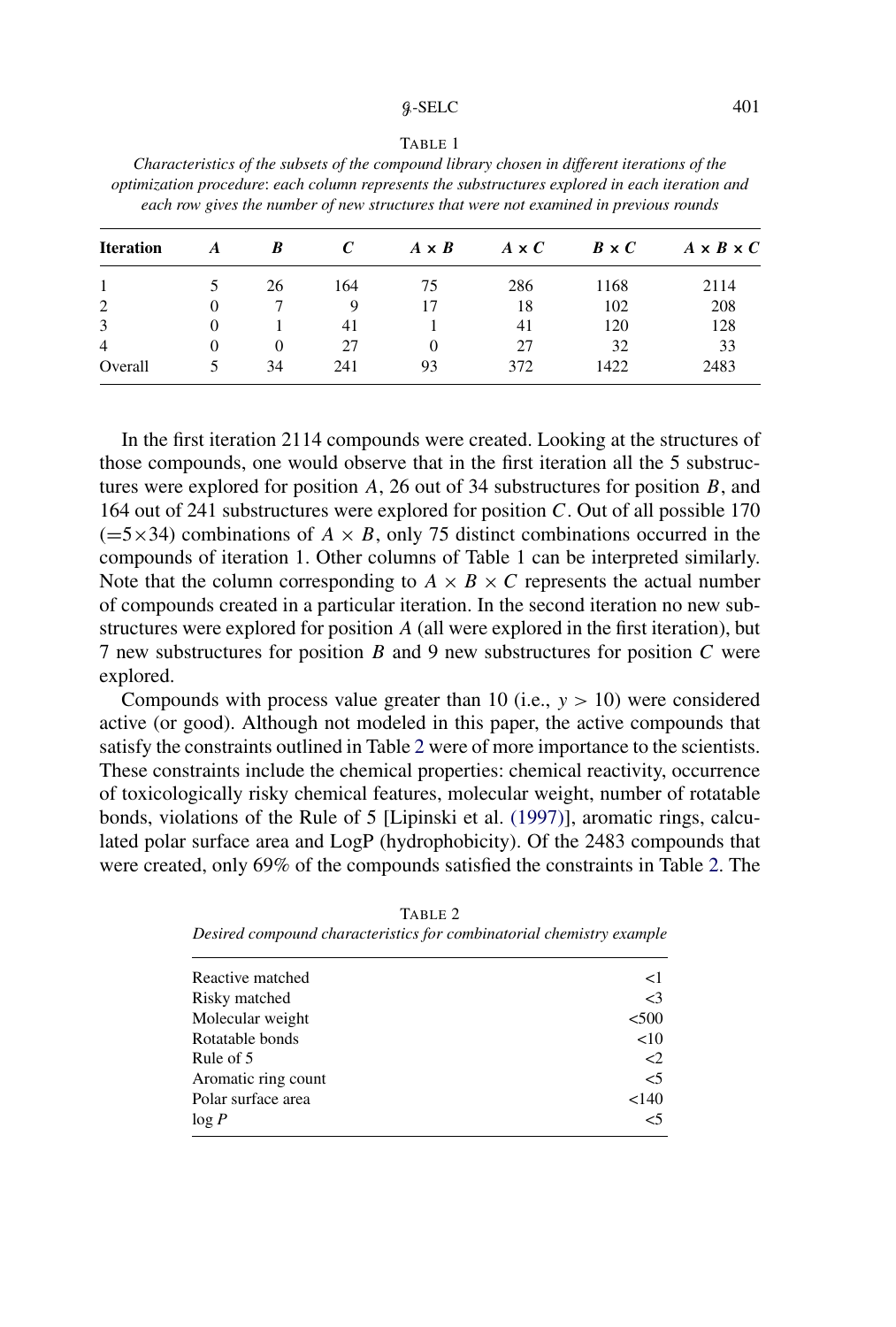rest of the compounds had one or more undesirable characteristics. As a result, the number of active compounds found in the subset of size 2483 that met all desired characteristics was low.

From an experimenter's viewpoint, each compound can be thought of as a design point (run) and the different reagents as levels of the factors (i.e., positions). The physiochemical property of interest (e.g., percent inhibition values or any of the ADMET properties) of a compound can be viewed as the univariate response of the process, which is to be maximized. That is, the *i*th input (with  $d$  independent factors) and the output of the underlying process evaluated at  $n$  design points can be denoted by a d-dimensional vector,  $x_i = (x_{i1}, \ldots, x_{id})$ , and a scalar,  $y_i = y(x_i)$ , respectively. Although we consider only scalar valued response variables in this paper, multi-dimensional response (e.g., optimization of more than one ADMET properties) can also be accommodated by modeling the desirability scores [Mandal et al., (2007)] of the compounds.

In such experiments, one or more factors are often qualitative by nature, although in this paper we treat them as quantitative ones. Since the monomers (or reagents) can be ranked based on their intrinsic properties (viz. molecular weight, hydrophobicity or even abundance), such a simplification is justified in this setup. Hence, the proposed algorithm,  $\mathcal{G}$ -SELC, treats all the factors as quantitative (see Section 7 for more discussions). Next, we review the two key components of the G-SELC algorithm.

**3. Review of existing methodologies.** The SELC algorithm developed in Mandal et al. (2006) is a GA-based optimizer that attempts to find subsets of the compound library which consist of good compounds. The EI approach proposed in Jones et al. (1998) is a complete sequential design strategy that is based on maximizing a figure of merit called the expected improvement (EI).

3.1. *SELC algorithm*. The SELC algorithm was proposed as an extension of SEL [Wu et al. (1990)] for finding optima of sufficiently undulating objective functions in a high-dimensional search space. This methodology was based on classical GAs, and did not use any model based information to search for the compounds with high process value (e.g., percent inhibition values, any of the ADMET properties or desirability scores). The features of the SELC algorithm that allow the algorithm to find optima quickly are the forbidden array and weighted mutation scheme.

*Forbidden array*. A collection of design points that have demonstrated poor fitness values, or a priori known to produce undesirable responses, is said to form a *forbidden array*. Such an array can be characterized by its *strength* and *order*. A forbidden array of strength s consists of the worst s runs of the experiment at each iteration of the algorithm. A forbidden array is said to be of order  $k$  if any combination of  $k$  or more levels from any design point in the forbidden array is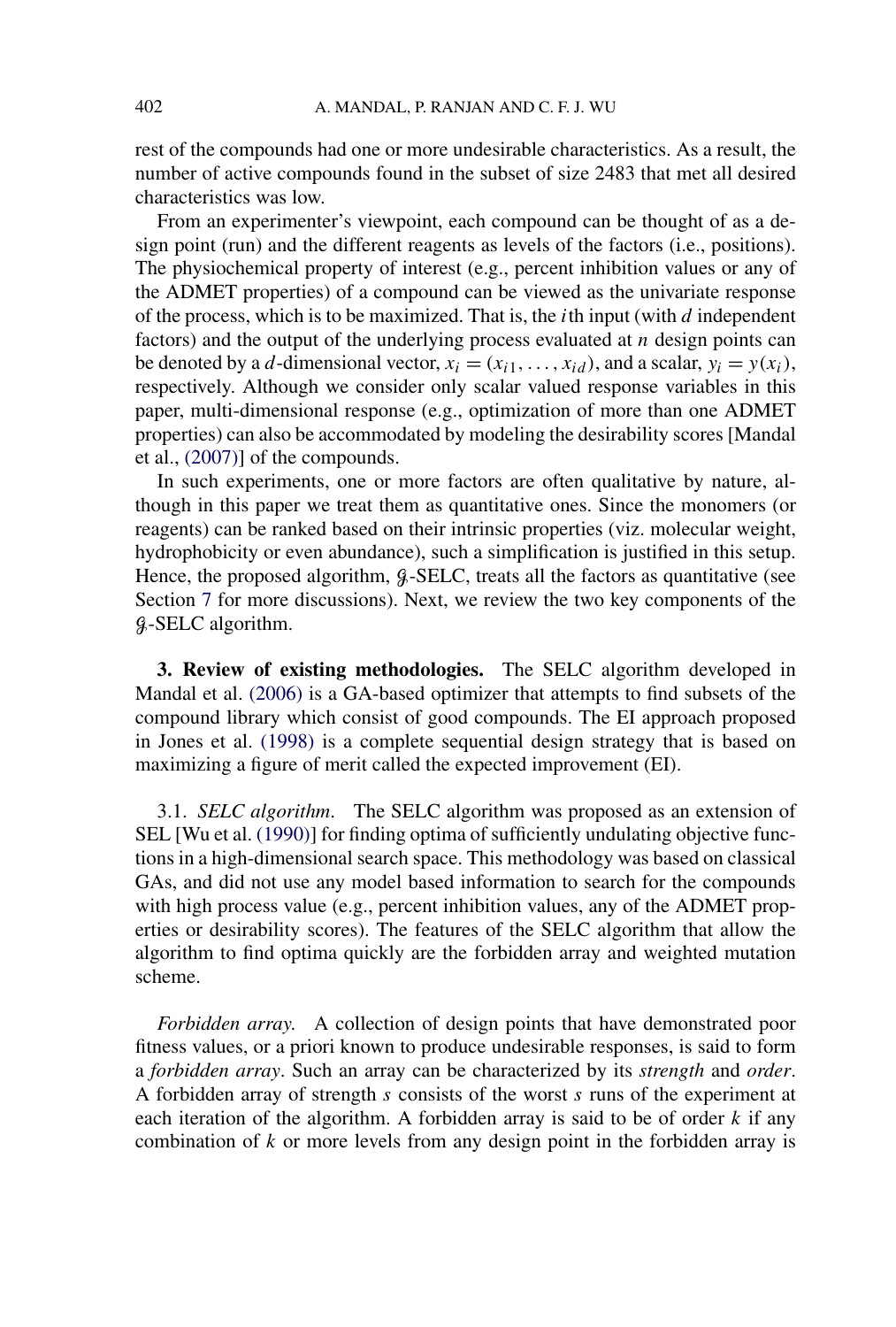#### $g-\text{SELECT}$  403

#### TABLE 3

| A              | B | $\boldsymbol{C}$ | y    |
|----------------|---|------------------|------|
|                |   |                  | 10.1 |
|                | 2 | 2                | 53.6 |
|                | 3 | 3                | 43.8 |
| 2              |   | $\overline{c}$   | 13.4 |
| $\overline{2}$ | 2 | 3                | 46.9 |
| $\overline{2}$ | 3 |                  | 55.1 |
| 3              |   | 3                | 5.7  |
| 3              | 2 |                  | 43.6 |
| 3              | 3 | 2                | 47.0 |

*The factor settings of the nine compounds with their process value*

prevented from being constructed in subsequent iterations of the algorithm. For instance, suppose three monomers (denoted by 1, 2 and 3) can be added to each of the three locations  $A$ ,  $B$  and  $C$  of a core molecule as shown in Figure 1. Further suppose that only 9 compounds are created and analyzed (see Table 3). The fourth column, denoted by y, represents the process values of the 9 synthesized compounds. The forbidden array of strength 2 for this design consists of the 2 compounds that have the lowest y values, namely,  $(3 1 3)$  and  $(1 1 1)$ . That is, the following compounds will be prohibited:  $\{(1\ 1\ *), (1\ *1), (*1\ 1), (3\ 1\ *), (3\ *3), (*1\ 3)\},\$ where  $*$  can take any admissible value.

*Weighted mutation*. The second main feature that makes the SELC algorithm unique is its *weighted mutation* scheme. After constructing the forbidden array, SELC searches for promising compounds using a GA. The crossover is done in the usual way. While in the mutation step of the GA, the information obtained from the collected data is used to guide the search algorithm to focus on factors, and levels of factors that improve the fitness criterion for the search. In the weighted mutation scheme of the SELC algorithm, significant main effects and pairwise interactions are identified. If a factor,  $F_i$ , has a significant main effect and no significant pairwise interactions, then the mutation probability  $(p_{il})$  for each level, l, of the factor is proportional to the average fitness of that level for the data collected thus far in the experiment:

$$
p_{j_l} \propto \bar{y}(F_j = l)
$$
 for  $j = 1, 2, ..., J$ , and  $l = 1, 2, ..., L$ .

If the two factors,  $F_i$  and  $F_k$ , have a significant interaction, and either of the two factors is chosen, the mutation is weighted jointly with probability

$$
p_{j_lk_m} \propto \bar{y}(F_j = l, F_k = m)
$$
 for  $j, k = 1, 2, ..., J$ , and  $l, m = 1, 2, ..., L$ .

If the selected factor does not have a significant main effect or interaction, then its value will be changed to any possible level with equal probability.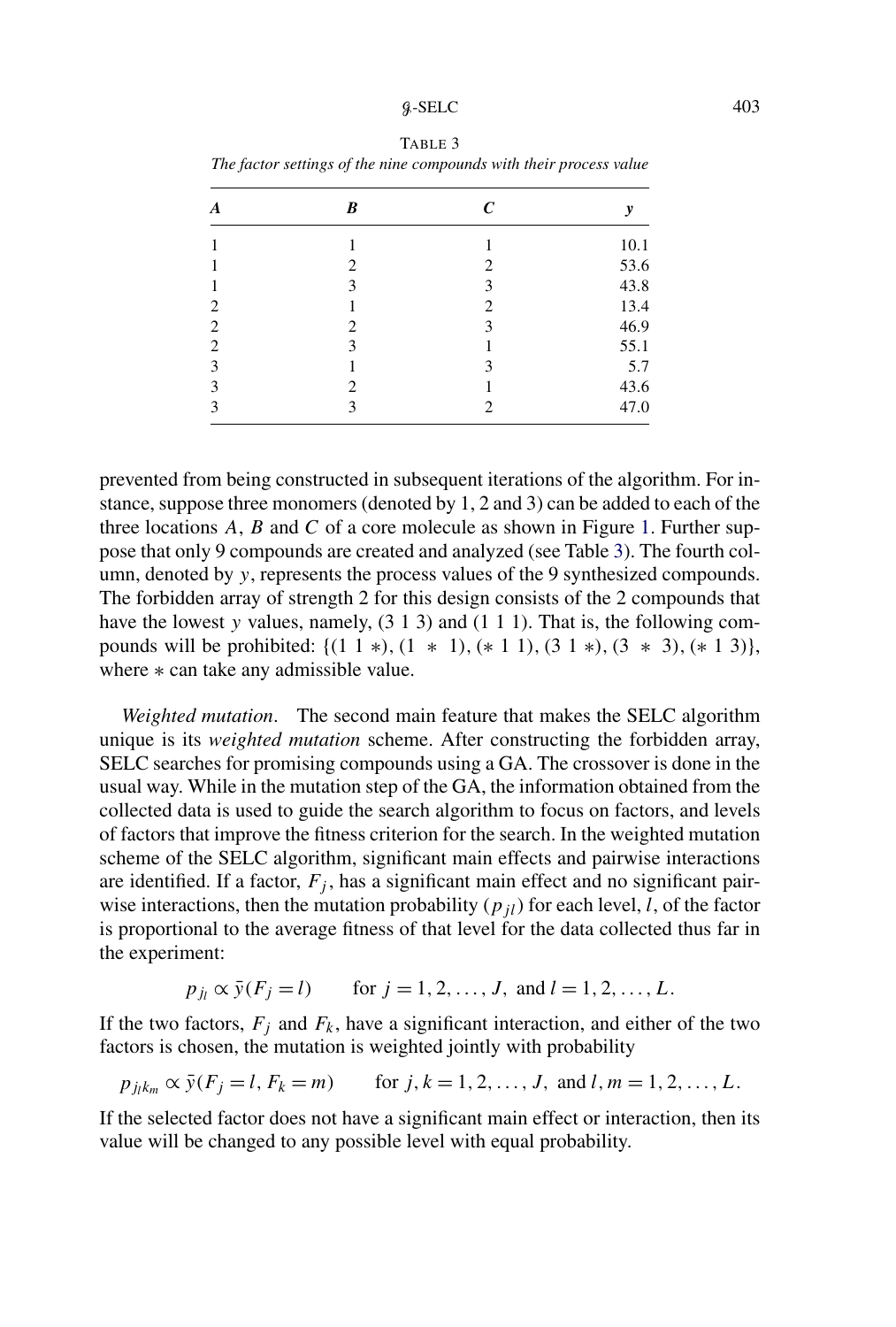In the SELC algorithm, the concept of forbidden arrays and weighted mutations are combined with standard genetic algorithms. The algorithm starts by selecting an initial design based on an appropriate orthogonal array. If there is prior knowledge about the design space or design points, the compounds with low process values are included in the forbidden array. The desired compounds in the initial design are then manufactured and the forbidden array is updated. New offspring (compounds) are selected using a genetic algorithm with weighted mutation probabilities. Similar to many optimization algorithms, the stopping rule for the SELC algorithm is also subjective and depends on the progression of the algorithm and experimental constraints. Next, we illustrate the limitations of SELC in terms of identifying good compounds.

4*D example* (*four dimensional problem*). Consider a pharmaceutical experiment setup, similar to that in Section 2, where the core molecule has four locations A, B, C and D, and ten monomers can be added to each of the four locations. This corresponds to an experiment with four factors each at ten levels  $1 \le x, j \le 10$ ,  $j = 1, \ldots, 4$ . Further suppose that the response of interest  $y(x_i)$  is a scalar valued physiochemical property of a compound, where  $x_i = (x_{i1}, x_{i2}, x_{i3}, x_{i4})$ . For illustration purposes, we generate the responses using the 4-dimensional Levy function (see Section 5 for details). Since the true process values are known for all the  $10<sup>4</sup>$ possible compounds (the entire compound library), the performance of SELC for finding the maximum process value can be evaluated via simulation. We used 500 simulations on designs of run size 150 each. For each simulation, a 40-run minimax design [Johnson et al. (1990); John et al. (1995)] was randomly chosen for an initial design. We used SELC to obtain the rest of the 110 designs points in batches of size  $b = 6$ , with the exception of the last batch of two trials only. On average, SELC successfully identifies the true global maximum only 23.4% of the times. In many situations (including the pharmaceutical chemistry example), interest lies in obtaining a few good candidates instead of the "absolute best." The success rate for capturing the top five maxima (including the global maximum) is 83.0%. As we shall see in Section 5,  $\beta$ -SELC demonstrates a much better performance.

3.2. *Expected improvement approach*. In the innovative approach developed in Jones et al. (1998), a stochastic process (Gaussian spatial process) is used to model the underlying process. They developed a sequential design strategy based on a figure of merit called the *expected improvement function* [first introduced in Mockus, Tiesis and Zilinskas (1978)]. This technique often requires the fewest function evaluations compared to several competing methods. Next, we describe two major components of this procedure: (a) the Gaussian process model used to get a surrogate of the underlying process and (b) the expected improvement function.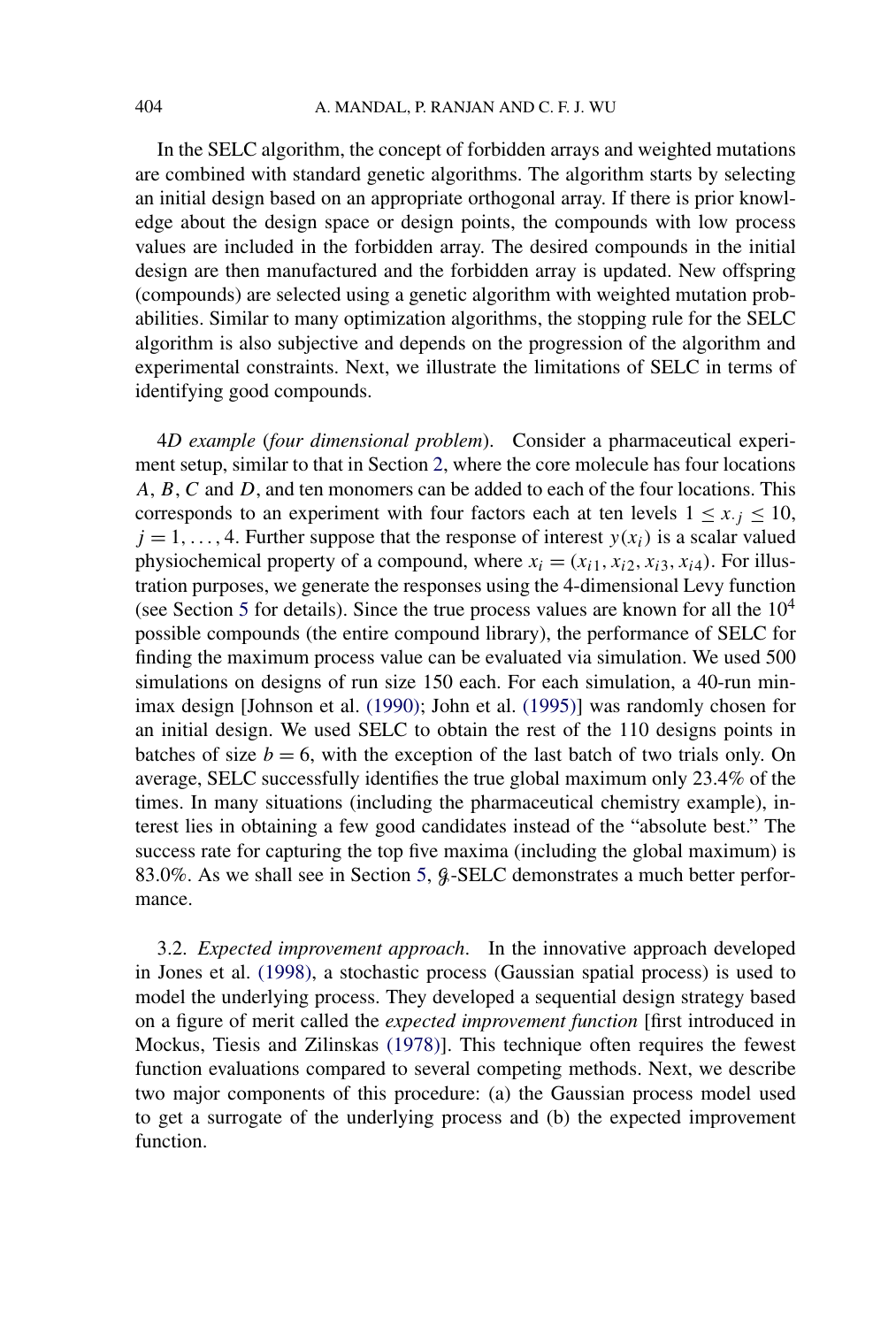Although the modeling in Jones et al. (1998) was developed for a continuous hyper-rectangle, the same modeling approach can be applied for both discretized and continuous convex design regions. The  $n \times d$  experiment design matrix,  $X$ , is the matrix of input trials, where the *i*th input trial is a  $d$ -dimensional vector  $x_i = (x_{i1}, \ldots, x_{id})$ . The outputs for the simulation trials  $y = y(X) =$  $(y_1, y_2, \ldots, y_n)'$  are modeled as

(1) 
$$
y(x_i) = \mu + z(x_i);
$$
  $i = 1,...,n,$ 

where  $\mu$  is the overall mean, and  $z(x_i)$  is a Gaussian spatial process with  $E(z(x_i)) = 0$ , Var $(z(x_i)) = \sigma_z^2$ , and cov $(z(x_i), z(x_j)) = \sigma_z^2 R_{ij}$ . Jones et al. (1998) used power exponential correlation given by

(2)  
\n
$$
R_{ij} = \text{corr}(z(x_i), z(x_j))
$$
\n
$$
= \prod_{k=1}^{d} \exp\{-\theta_k(x_{ik} - x_{jk})^{pk}\} \quad \text{for all } i, j,
$$

to model the correlation structure of the underlying process, where the exponent,  $p_k$ , is the smoothness parameter in the direction of the kth factor,  $k = 1, \ldots, d$ , and  $\theta = (\theta_1, \dots, \theta_d)$  is the vector of hyper-parameters. The power exponential correlation structure, for different values of  $p_k$  and  $\theta$ , generates a large class of correlation functions. Another commonly used correlation structure known as the product Matérn correlation function [Stein (1999); Santner, Williams and Notz (2003)] can be used instead. It turns out that, for the application in Section 2 and the examples in Section 5, both the product Matérn correlation and the power exponential family behave very similarly. To save space, here we use the power exponential correlation function. Specifying  $p_k = 2$  in the power exponential correlation (also known as the Gaussian correlation) is a reasonable simplifying assumption for the applications in this paper. Furthermore, if one or more factors (or input variables) are qualitative, which is not very rare for pharmaceutical experiments, one can use the correlation function proposed by Qian, Wu and Wu (2008) to model the correlation structure.

In general, *y*(*X*) has multivariate normal distribution, *y*(*X*) ∼  $N_n(1_n\mu,\Sigma)$ , where  $\Sigma = \sigma_z^2 R$  and  $R = [R_{ij}]$ . The Gaussian process model can be used to estimate responses at any nonsampled point  $x^*$ . The best linear unbiased predictor (BLUP) for  $y(x^*)$  is

(3) 
$$
\hat{y}(x^*) = \hat{\mu} + r'R^{-1}(y - \mathbf{1}_n\hat{\mu}),
$$

[see Santner, Williams and Notz (2003) for details] with mean squared error

(4) 
$$
s^{2}(x^{*}) = \sigma_{z}^{2} \left( 1 - r^{'} R^{-1} r + \frac{(1 - \mathbf{1}'_{n} R^{-1} r)^{2}}{\mathbf{1}'_{n} R^{-1} \mathbf{1}_{n}} \right),
$$

where  $r = (r_1(x^*), ..., r_n(x^*))'$ , and  $r_i(x^*) = \text{corr}(z(x^*), z(x_i))$  is defined in equation (2). In practice the parameters are replaced with the maximum likelihood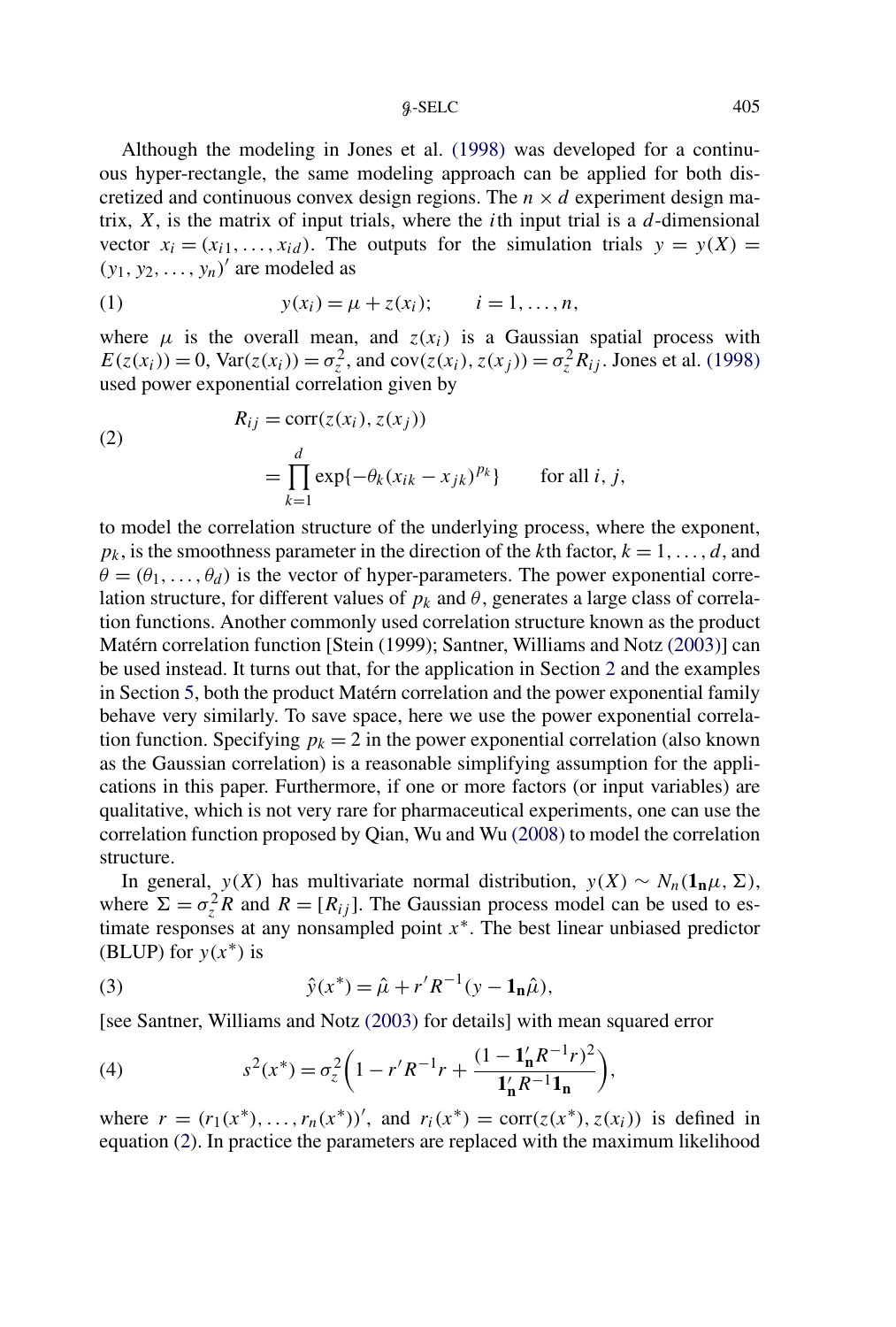estimates. For details on parameter estimation, uncertainty in prediction and other model properties, see Jones et al. (1998) and Ranjan, Bingham and Michailidis (2008).

Jones et al. (1998) argue that finding a global optimum of a process  $y(x)$  by simply using the optima of its BLUP is not a good idea, as it does not acknowledge the model uncertainty. They propose using a figure of merit called "expected improvement" (EI), which balances local and global search. Let  $f_{\text{max}}$  be the current estimate of the global maximum. Then, as in Jones et al. (1998), the improvement in the estimate of the process maximum, by including the design point  $x$  in the current sample, can be written as

(5) 
$$
I(x) = \max\{y(x) - f_{\max}, 0\}.
$$

In our context, the improvement in the estimate of the highest process value, by manufacturing a new compound, can be obtained using equation (5). Jones et al. (1998) argue that by taking the expectation of the improvement function, uncertainty in the model is taken into account. This formulation ensures the exploration of the design space both inside and outside the neighborhood of the current maximum  $f_{\text{max}}$ . The corresponding expected improvement at  $x \in \chi$  (the design space) is given by

(6)  

$$
E[I(x)] = s^{2}(x)\phi\left(\frac{\hat{y}(x) - f_{\text{max}}}{s(x)}\right) + (\hat{y}(x) - f_{\text{max}})\Phi\left(\frac{\hat{y}(x) - f_{\text{max}}}{s(x)}\right),
$$

where  $\phi(\cdot)$  and  $\Phi(\cdot)$  are the standard normal probability density function and cumulative distribution function respectively [see Jones et al. (1998) and Ranjan et al. (2008) for details].

Since the proposed technique in Jones et al. (1998) is a complete sequential strategy (one trial at a time), and developing an efficient EI-based batch sequential design is in itself a challenging problem, we adapt the existing procedure to select a batch of b trials. This is done by first choosing  $\lceil \alpha b \rceil$  trials  $(0 \le \alpha \le 1)$  from the top, instead of the top most design point, in the candidate set ranked according to their EI values. Here,  $[w]$  denotes the smallest integer greater than or equal to w. Note that selecting more than one trial from the top of the sorted EI vector will not be beneficial if the EI function is either unimodal, or its highest peak is much higher than the other peaks. In the illustrative examples and the real applications considered in this paper, EI functions are often multimodal with comparable heights. The following example illustrates the performance of this methodology for the pharmaceutical scenario presented in Section 3.1.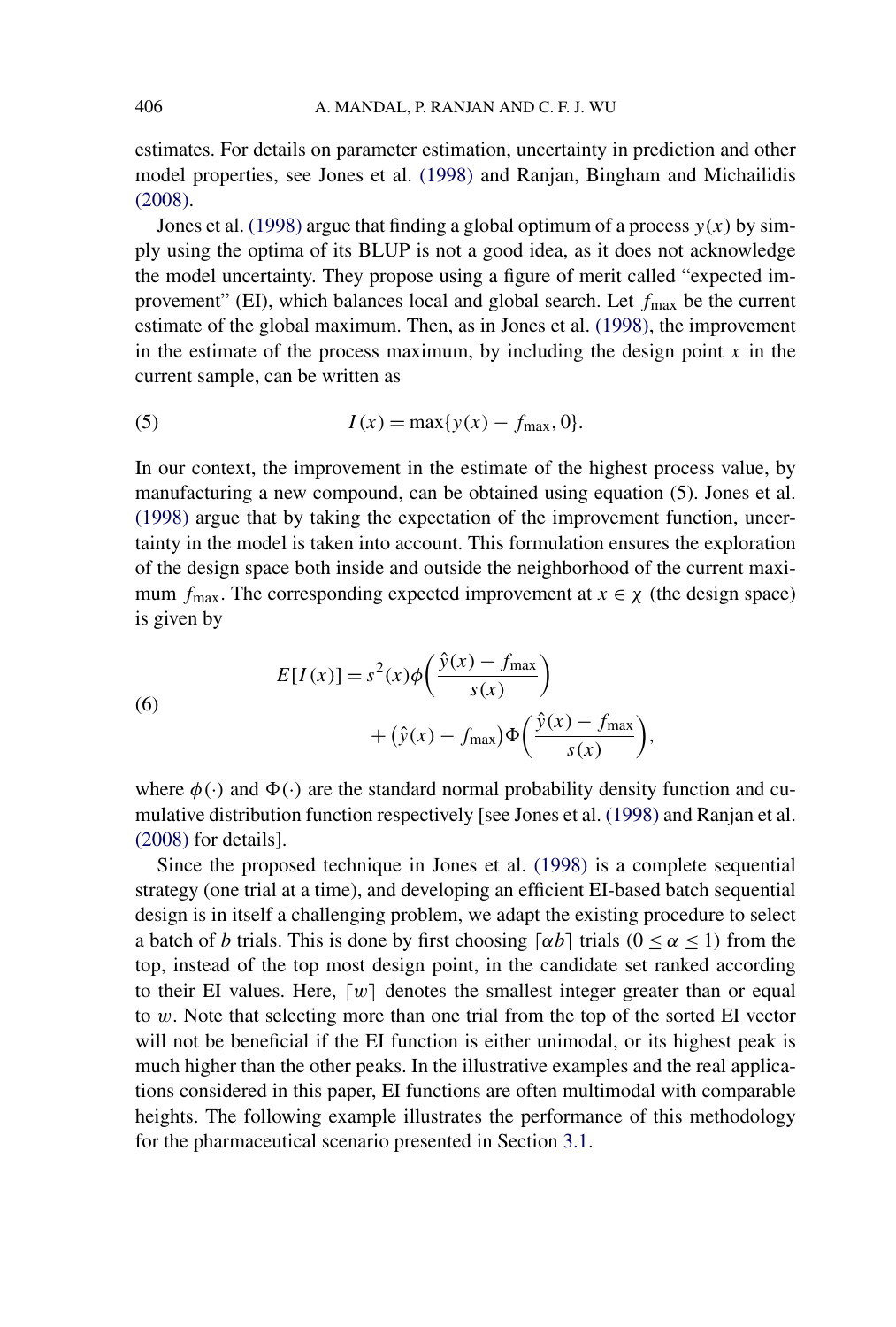4*D example* (*contd*.). Instead of using SELC, we use the adapted EI approach for choosing the additional 110 trials in batches of size 6 each. Similar to the illustration of SELC, the average performance of this algorithm was observed based on 500 simulations. The adapted EI algorithm successfully identifies the true global maximum only 19.6% of the times, and the overall success rate for capturing the top five maxima (including the global maximum) is 24.6%.

Clearly, the ability of this algorithm for capturing the global maxima, along with some near-optima, is not outstanding. This is not surprising because the improvement function defined in equation (5) is targeted for the global maximum. Earlier we have seen that the performance of SELC alone is not outstanding either. Now we propose a new approach that improves upon the SELC algorithm using the EIbased sampling scheme. The SELC part of it captures the good compounds that may not be the best one, and the adapted EI part targets the best compound and minimizes the overall model uncertainty.

**4.** G**-SELC: New algorithm—GP based SELC.** A new batch-sequential methodology for constructing a subset of the compound library is now developed. In short, the new algorithm uses an adaptive mixture of the batches of trials obtained from the two approaches, where the mixing ratio  $\alpha$  depends on the peakedness and modality of the current estimate of the predicted surface. We call this new algorithm  $\&$ -SELC.

Suppose the compound library consists of  $M$  compounds that can be manufactured if required. Assuming that the process evaluation (i.e., creation of a new compound) is expensive, the budget on the number of compounds  $N (\ll M)$  to be created is often fixed. Further assume that it is preferred to manufacture compounds in batches of size  $b$  each. Considering these constraints, we construct a subset of the combinational library by first selecting an initial design of size  $n = n_0$  to get an overall idea of the underlying process. We use a minimax design [Johnson et al. (1990); John et al. (1995)] to construct an initial design of size  $n_0$ . Alternatively, one can use other space-filling designs (e.g., orthogonal array based Latin Hypercube designs [Tang (1993)] and uniform coverage designs [Lam et al. (2002)]). The data obtained from the initial set of compounds is then used to fit a Gaussian process model to estimate the underlying process. Next, the peakedness and the modality of the surrogate is used to estimate the mixing ratio  $\alpha$ .

If b compounds are selected at each stage,  $\lceil \alpha b \rceil$  of them are selected using the adapted EI criterion and the remaining  $b - \lceil \alpha b \rceil$  compounds by SELC. Note that the EI-part of the  $\beta$ -SELC performs a directed search, whereas the SELC-part does it randomly and explores the unexplored regions of the design space more frequently. If the fitted response surface is relatively simple and has only one peak, that is, there is only one cluster of good compounds, then it is logical to choose one (or, very few) candidate(s) in the region of best predicted value based on EI-part,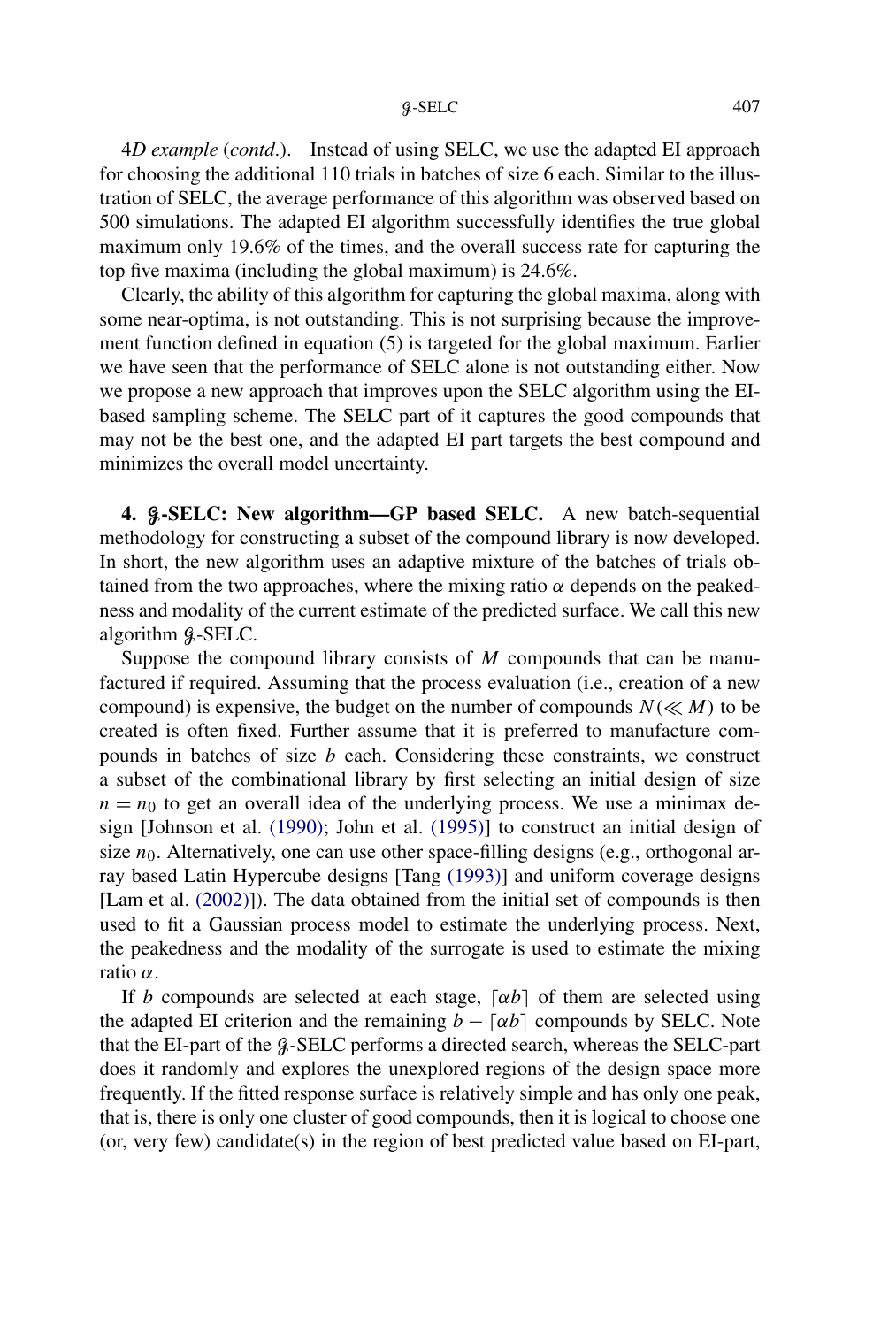and utilize the remaining candidates to explore other regions using the SELCpart. Similarly, if there are two distinguishable peaks of the predicted response surface (i.e., there are two distinct clusters of points with high predicted value), then it is natural to select twice as many candidates compared to the previous case, and to choose the remaining runs randomly (using SELC) from the unexplored regions.

This motivates the formulation of the mixing ratio  $\alpha$ . Although the application at hand has discretized space, we develop the theory of mixing ratio for a more general setup. Let  $\chi$  be a convex search space. Define

(7) 
$$
S = \{x \in \chi : \hat{y}(x) > cf_{\max}\}\
$$

to be the region that consists of design points with high process values, where  $c < 1$  and  $f_{\text{max}} > 0$  is the current estimate of the process maximum. Of course, the choice of  $c$  is subjective and can be based on prior information about the underlying process. Let  $k$  be the number of distinguishable clusters of points in  $S$ . Note that it is possible that the underlying process has more than  $k$  distinct modes, and the undetected peaks are not high enough to include design points with high process values. We use a k-means clustering algorithm to identify the clusters and cross-validation techniques to minimize the total probability of misclassification in order to find the right number of clusters. If  $C_i$ 's are the clusters such that  $S = \bigcup_{i=1}^{k} C_i$  and  $C_i \cap C_j = \phi$  for all  $i \neq j$ , then the mixing ratio  $\alpha$  can be defined as

$$
\alpha = \sum_{i=1}^{k} \frac{Ar(C_i)}{Ar(\chi)},
$$

where  $Ar(R)$  is the area/volume of the region R. It is easy to verify that  $0 < \alpha < 1$ . If the design space is discrete (e.g., a fine grid, or a compound library in our case), it is much easier to compute the value of  $\alpha$ . Using Monte Carlo approximation of the  $Ar(C_i)$ 's, one can simply estimate  $\alpha$  by  $\hat{\alpha} = \frac{|S|}{|S|}$  $\frac{|\mathcal{S}|}{|\mathcal{X}|}$ , where  $|\mathcal{R}|$  is the cardinality of the set R. The batch of b new compounds to be manufactured is a mixture of  $\lceil \alpha b \rceil$ compounds from the EI-based sampling scheme described above, and  $b - [\alpha b]$ compounds are selected using the SELC technique.

Let us illustrate this with a hypothetical example as depicted in Figure 2. Let  $\chi = [-2, 2]^2$  be the design region. The left most panel illustrates that the fitted surface has two distinct peaks of comparable heights, and the figures in the other two panels show that the set S has  $k = 2$  distinguishable clusters. Under these settings,  $Ar(\chi) = 4 \times 4 = 16$  and  $Ar(C_1) = Ar(\tilde{C}_2) \simeq \pi(\frac{1}{2})^2 = 0.785$ . Thus,

$$
\alpha = \frac{0.785 + 0.785}{16} = \frac{1.57}{16} = 0.098,
$$

and  $\lceil \alpha b \rceil = 2$  if  $b = 16$ . That is, in a batch of 16 new compounds, 2 new compounds will be found using the adapted EI method and the remaining 14 compounds using the SELC algorithm. The batch-sequential sampling mechanism using  $\frac{6}{5}$ -SELC is summarized as follows: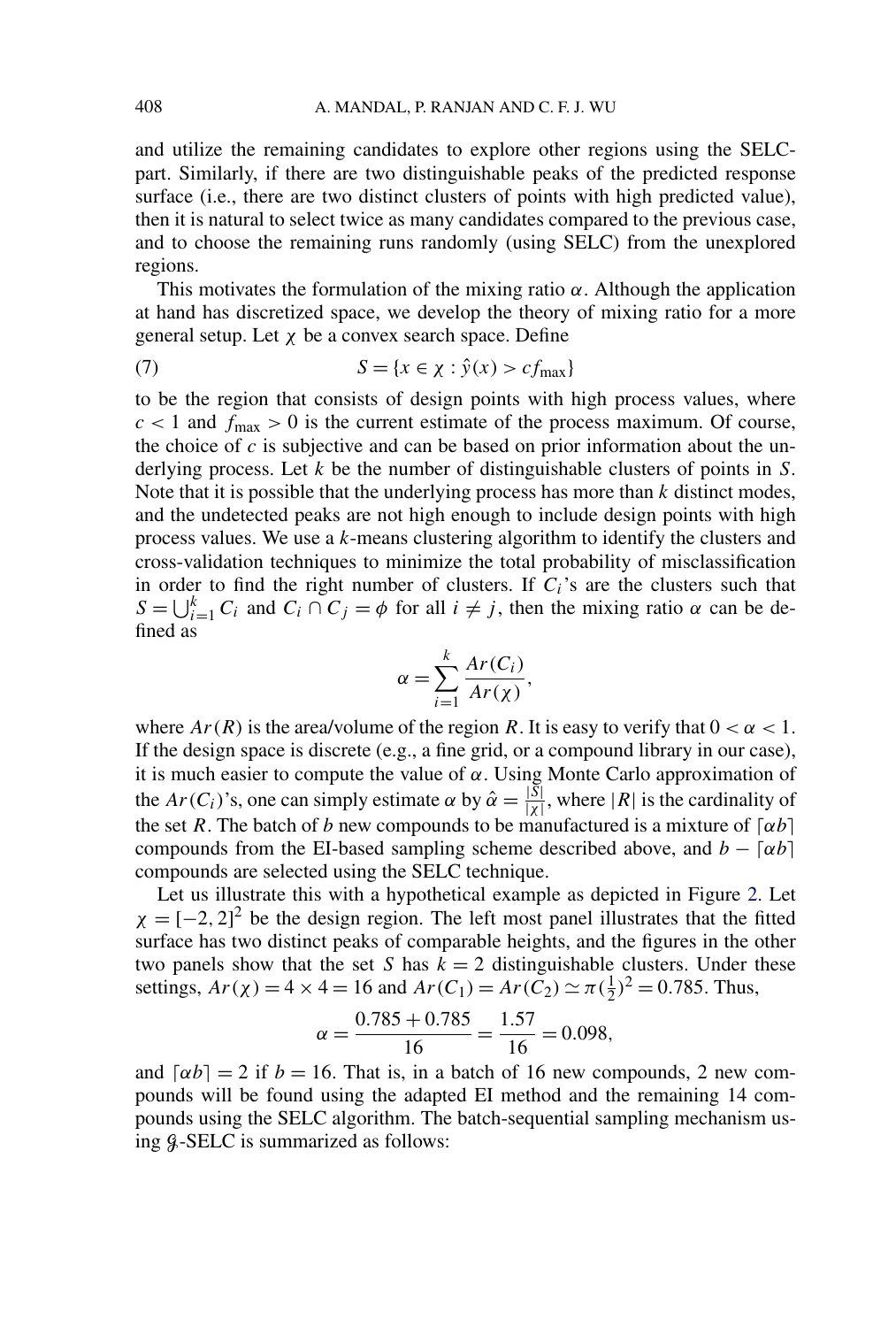



FIG. 2. *The fitted response function has two peaks—at height* 0.3 *there are two clear clusters as demonstrated on the right most panel*.

- 1. Choose an initial design of size  $n = n_0$ , such that  $n_0$  is a small fraction of the maximum allowable budget  $N$ . Usually,  $N$  is much smaller than  $M$ , the total number of candidate design points (or the size of compound library, in our context).
- 2. Fit a surrogate using Gaussian process model  $(1)$ – $(4)$  on *n* data points. Let  $\hat{y}(x)$ ,  $x \in \chi$  be the predicted surface.
- 3. Construct the region S and the clusters  $C_i$ ,  $i = 1, \ldots, k$ . Then, evaluate the mixing ratio  $\alpha$ .
- 4. Choose  $\lceil \alpha b \rceil$  best trials by sorting the set  $\{E[I(x_i)], i = 1, \ldots, M n\}$  and  $b - \lceil \alpha b \rceil$  trials using the SELC algorithm to construct the batch of b new compounds  $x_{\text{new}} = \{x_{i,\text{new}}, i = 1, ..., b\}.$
- 5. Manufacture the compounds corresponding to the new trials  $x<sub>new</sub>$ . Compute the corresponding responses  $y_{new} = \{y(x_{i,new}), i = 1, ..., b\}.$
- 6. Update the data  $x = [x' : x'_{\text{new}}]'$ ,  $y = [y' : y'_{\text{new}}]'$  and  $n = n + b$ .
- 7. Repeat Step 2 to Step 6, until the budget allows or the optimum is achieved with desired level of accuracy.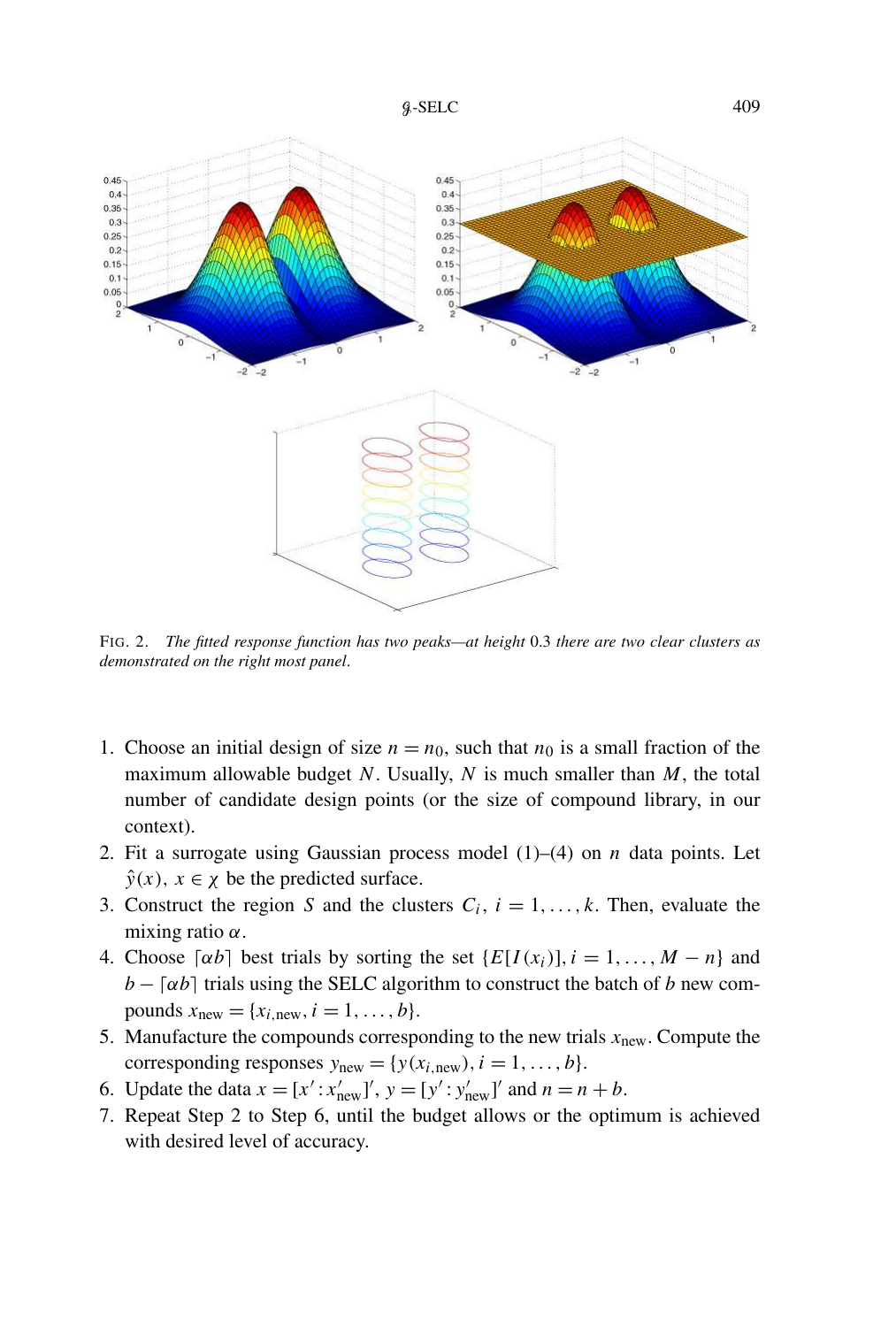Note that the mixing ratio  $\alpha$  changes from iteration to iteration and stabilizes as the number of iterations increases. Next, we illustrate the findings through some simulated examples and the pharmaceutical chemistry example.

**5. Simulated examples.** To illustrate the relative performance of the proposed approach compared to SELC and adapted EI, several examples are now presented. We use random minimax designs (any good space filling design can be used instead) with  $n_0 = 10 \times d$  trials for initial designs. The results reported in this section use the Gaussian correlation function for GP modeling. The mixing ratio  $\alpha$  is computed by taking  $c = 3/4$  in equation (7). Note that the choice of a batch size,  $b$ , may impact the performance of the proposed approach. In each of the examples, several choices of b are considered and the performance is observed. In practice, the batch size may be fixed beforehand because of the restrictions imposed by the experimenter. We also present a few plots which aid in the evaluation of the approaches.

4*D example* (*contd*.). The performance of all the three search algorithms is now assessed on their ability to find the global maximum and the other top four maxima where the responses are generated using the 4-dimensional Levy function [Levy and Montalvo (1985)]:

$$
y(x_1,...,x_d) = \sin^2\left\{\pi\left(\frac{x_1+2}{4}\right)\right\}
$$
  
+ 
$$
\sum_{i=1}^{d-1} \left(\frac{x_i-2}{4}\right)^2 \left\{1 + 10\sin^2\left(\pi\left(\frac{x_i+2}{4}\right) + 1\right)\right\}
$$
  
+ 
$$
\left(\frac{x_d-2}{4}\right)^2 \left\{1 + \sin^2(2\pi(x_d-1))\right\}.
$$

The Levy function is commonly used as a test function in the global optimization literature [Boggs (1985)]. The performance of all the three algorithms is averaged over 500 simulations with different run sizes and batch sizes. The results are summarized in Table 4. The last two columns of Table 4 contain the success rate of capturing the global maximum and the overall performance in identifying the top 5 maxima (including the global maximum).

It is clear from the last two columns of Table 4 that  $\beta$ -SELC outperforms both SELC and the adapted version of EI. For example, when the total run size is 150 and batch size 4,  $\beta$ -SELC finds the top five candidates 93.6% of times, whereas SELC finds them 81.4% of the times and the success rate for EI is less than 15%. The last column "Total" shows that the relative performance of  $\mathcal{G}\text{-}SELECT$  over SELC and EI improves as the batch size  $b$  decreases. As one might guess, the performance of all the three algorithms increases with the increase in run size. Interestingly, the performance of the adapted EI improves with the increase in batch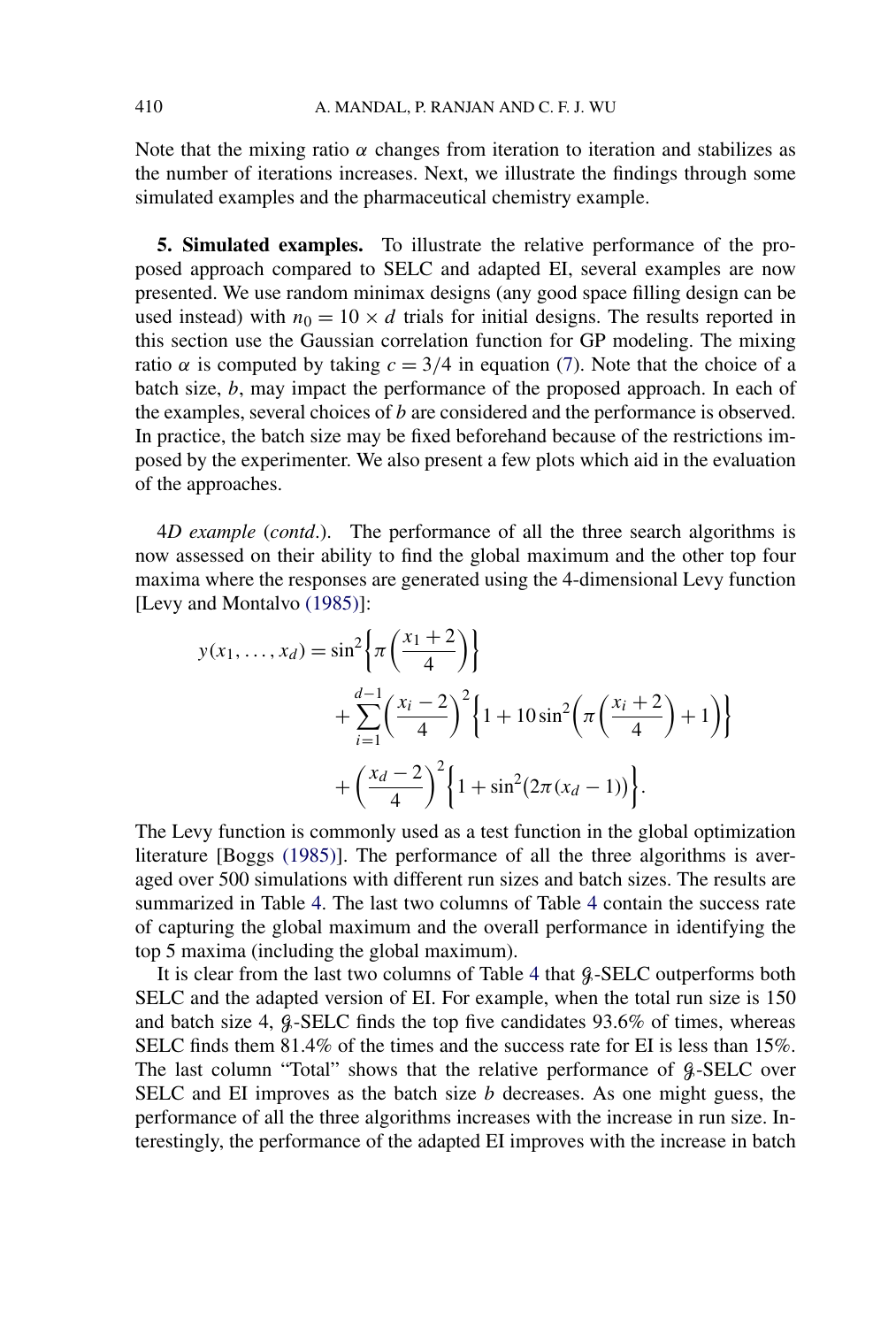#### $\beta$ -SELC 411

| н |  |
|---|--|
|---|--|

*Performance of the three different methods based on* 500 *simulations—percentage success in identifying the top* 5 *maxima of the Lévy function evaluated on a grid of* 10<sup>4</sup> *points*

| <b>Run size</b> | <b>Batch</b><br>size b | <b>Method</b>             | 5th best    | 4th best   | 3rd best     | 2nd best     | <b>Max</b>   | <b>Total</b> |
|-----------------|------------------------|---------------------------|-------------|------------|--------------|--------------|--------------|--------------|
|                 | $\overline{4}$         | EI<br><b>SELC</b>         | 0.0<br>14.6 | 0.0<br>1.4 | 0.0<br>33.0  | 0.4<br>10.8  | 14.0<br>21.6 | 14.4<br>81.4 |
|                 |                        | $$-SELECT$                | 4.2         | 0.2        | 21.8         | 7.8          | 59.6         | 93.6         |
|                 |                        | EI                        | 0.2         | 0.0        | 3.4          | 1.4          | 19.6         | 24.6         |
| 150             | 6                      | <b>SELC</b>               | 12.0        | 1.6        | 31.6         | 14.4         | 23.4         | 83.0         |
|                 |                        | $$-SELECT$                | 5.0         | 0.2        | 25.0         | 15.0         | 44.6         | 89.8         |
|                 |                        | EI                        | 0.4         | 0.0        | 10.0         | 0.8          | 30.2         | 41.4         |
|                 | 10                     | <b>SELC</b><br>$$-SELECT$ | 11.6<br>5.2 | 1.0<br>1.2 | 33.6<br>30.2 | 14.0<br>15.8 | 21.4<br>39.2 | 81.6<br>91.6 |
|                 |                        | EI                        | 0.0         | 0.0        | 0.0          | 0.0          | 19.8         | 19.8         |
|                 | $\overline{4}$         | <b>SELC</b>               | 6.4         | 2.2        | 27.6         | 20.6         | 36.4         | 93.2         |
|                 |                        | $\mathcal G$ -SELC        | 1.6         | 0.2        | 10.8         | 8.2          | 77.2         | 98.0         |
|                 |                        | EI                        | 0.0         | 0.0        | 0.0          | 0.2          | 24.6         | 24.8         |
| 200             | 6                      | <b>SELC</b>               | 8.0         | 2.0        | 27.4         | 20.2         | 32.8         | 90.4         |
|                 |                        | $$-SELECT$                | 1.6         | 0.2        | 18.4         | 13.4         | 63.2         | 96.8         |
|                 |                        | EI                        | 0.0         | 0.0        | 0.0          | 0.0          | 43.0         | 43.0         |
|                 | 10                     | <b>SELC</b>               | 10.6        | 0.4        | 30.8         | 18.2         | 32.2         | 92.2         |
|                 |                        | $$-SELECT$                | 3.6         | 0.6        | 21.4         | 18.8         | 54.8         | 99.2         |
|                 |                        | EI                        | 2.5         | 0.0        | 3.5          | 1.0          | 31.5         | 38.5         |
|                 | $\overline{4}$         | <b>SELC</b>               | 3.0         | 0.0        | 11.0         | 22.0         | 63.5         | 99.5         |
|                 |                        | $$-SELECT$                | 0.0         | 0.0        | 1.5          | 0.0          | 98.5         | 100.0        |
|                 |                        | EI                        | 0.0         | 0.0        | 0.5          | 0.5          | 28.6         | 29.5         |
| 300             | 6                      | <b>SELC</b>               | 1.4         | 1.0        | 14.3         | 18.1         | 63.3         | 98.1         |
|                 |                        | $9 - SELC$                | 0.0         | 0.0        | 3.8          | 5.7          | 90.5         | 100.0        |
|                 |                        | EI                        | 0.0         | 0.6        | 0.4          | 0.8          | 44.0         | 45.8         |
|                 | 10                     | <b>SELC</b>               | 2.6         | 0.4        | 11.8         | 20.6         | 63.8         | 99.2         |
|                 |                        | $$-SELECT$                | 0.6         | 0.0        | 4.2          | 9.0          | 86.2         | 100.0        |

size. This is somewhat counterintuitive, as EI is expected to perform well for small batch sizes, because in that case the surface estimate is updated more frequently.

Figure 3 depicts the success rates of the three algorithms for achieving the maximum for different run sizes and batch sizes as shown in the "Max" column of Table 4. The left most panel presents the results when the search is stopped after 150 runs, the middle and the right most panel correspond to run size 200 and 300, respectively. In each of the three panels, the three blocks (from left to right) represent batch sizes 4, 6 and 10, respectively. The left most column in each block (i.e.,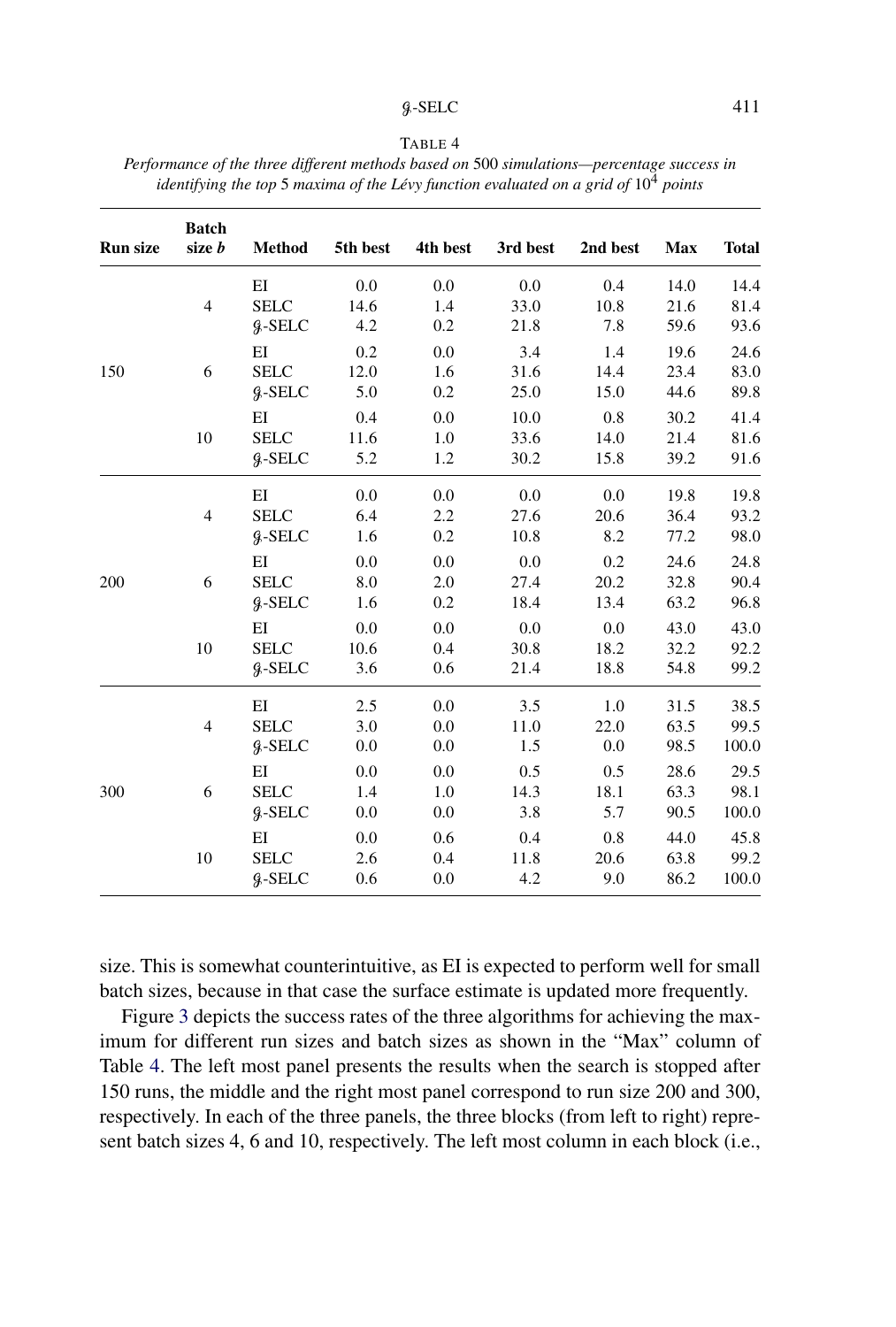

FIG. 3. *Performance of the three algorithms—percentage of success in identifying maxima*: *in each block*, *the left*, *middle and right columns represent EI*, *SELC and* G*-SELC respectively*.

with a fixed run size and batch size) represents the performance of EI, the middle one corresponds to SELC and the right most one represents  $\beta$ -SELC.

It should be noted that, for each run size, the performance of SELC remains nearly constant (which indicates insignificant "learning") as the batch size increases. The performance of G-SELC, for finding the maximum, decreases with the increase in batch size, whereas the trend is reversed for EI. Furthermore, the adapted EI is quite powerful in identifying the global maximum and not so good in finding other near-optima, which is not surprising.

5*D example* (*five dimensional problem*). Similar to the 4D example setup, consider a pharmaceutical experiment where a core molecule has five locations A, B, C, D and E, and ten monomers can be added to each of the five locations. That is,  $1 \le x, j \le 10$  for  $j = 1, ..., 5$ , and the response of interest  $y(x_i)$ is the desired chemical property of a compound with monomers specified by  $x_i = (x_{i1}, x_{i2}, x_{i3}, x_{i4}, x_{i5})$ . Now suppose that the responses were generated using the Paviani function [Andersen, Nielsen and Kreiborg (1998)]

$$
f(x) = \sum_{i=1}^{5} (\ln^2(x_i) + \ln^2(11 - x_i)) - \left(\prod_{i=1}^{5} x_i\right)^{0.2}.
$$

The performance of the three approaches is assessed based on its ability to achieve the top 3 maxima of  $f(x)$ , given by 25.59, 25.60 and 25.62. The implementation starts with first finding a random minimax design of size  $10 \times d = 50$ for the initial design. The rest of the compounds are constructed in batches of 10 until the budget allows. For this example, we consider both forbidden arrays of order 3 and 4. The success rate of the three approaches (SELC, EI and  $\beta$ -SELC) is averaged over 100 simulations.

None of these methods perform well for run size 150. This is not surprising, considering the fact that here we are evaluating only 0.15% of all eligible candidates. It is also expected that SELC will not perform well here because the evolutionary algorithms would require more runs to reap the benefits. As the top three maxima have very similar values, the last column of Table 5 is more informative. We see that the proposed method outperforms SELC and adapted EI.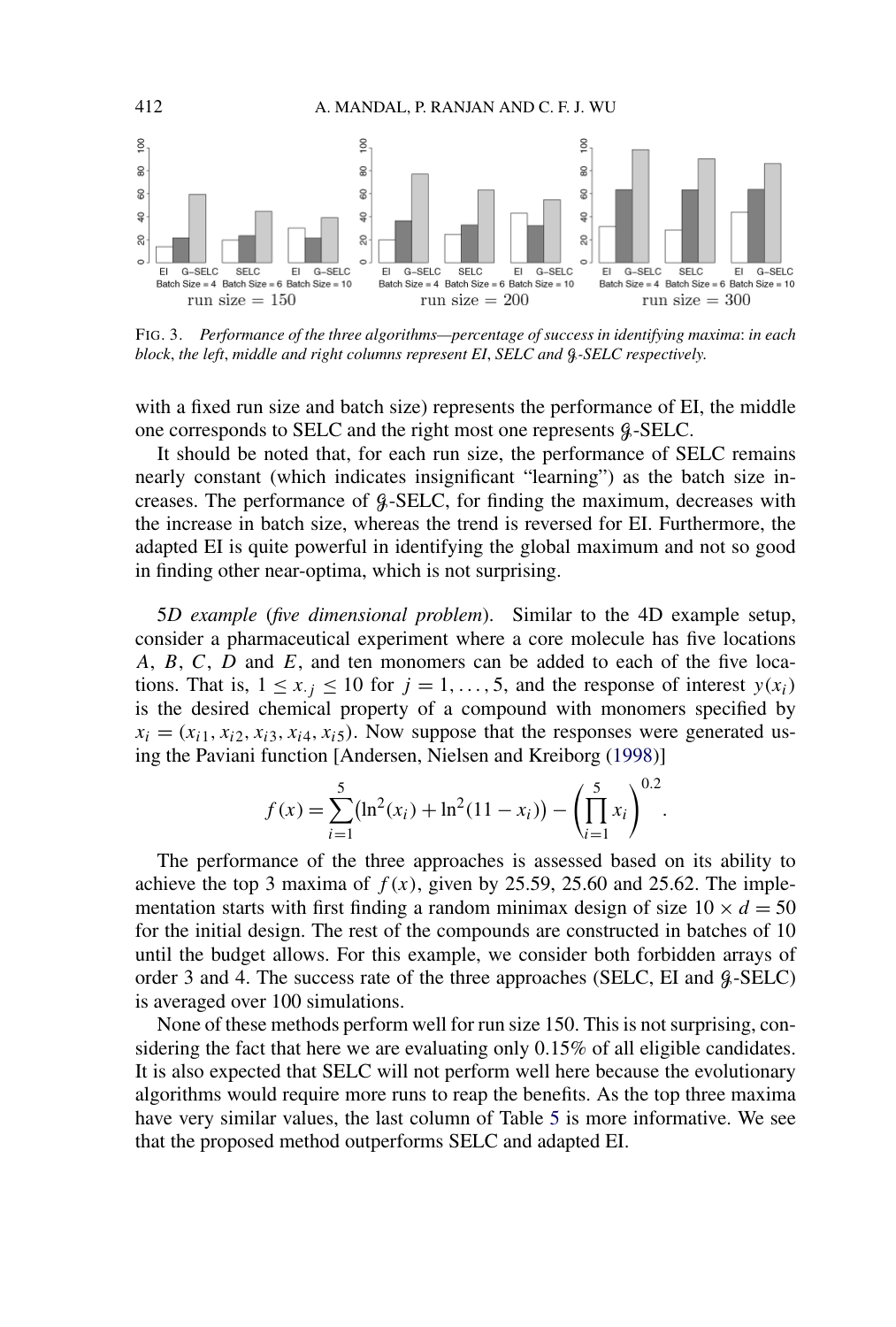| n. |  |
|----|--|
|----|--|

| Order of<br>forbidden<br>array | <b>Run size</b> | <b>Method</b> | 25.59<br>(3rd best)         | 25.60<br>(2nd best) | 25.62<br>(Max) | <b>Total</b>   |
|--------------------------------|-----------------|---------------|-----------------------------|---------------------|----------------|----------------|
|                                |                 | ΕI            | $\overline{4}$              | $\Omega$            | $\theta$       | $\overline{4}$ |
|                                | 150             | <b>SELC</b>   | 0                           |                     |                |                |
| 3                              |                 | $9 - SELC$    | 7                           | 2                   | 0              | 9              |
|                                |                 | ΕI            | 19                          | 3                   |                | 23             |
|                                | 200             | <b>SELC</b>   |                             | $\Omega$            | 0              |                |
|                                |                 | $$-SELECT$    | 20                          | 9                   | $\Omega$       | 29             |
|                                |                 | ΕI            | 4                           |                     | 0              | $\overline{4}$ |
|                                | 150             | <b>SELC</b>   | O                           |                     |                |                |
| $\overline{4}$                 |                 | $$-SELECT$    | 4                           | 0                   | 0              | $\overline{4}$ |
|                                |                 | ΕI            | 20                          | 4                   | $\Omega$       | 24             |
|                                | 200             | <b>SELC</b>   | $\mathcal{D}_{\mathcal{L}}$ | 0                   |                | 3              |
|                                |                 | $9 - SELC$    | 24                          | 6                   | 0              | 30             |

*Performance of the three different methods based on* 100 *simulations—percentage of success in identifying maxima of the Pavini function evaluated on a grid of* 10<sup>5</sup> *points*

This example illustrates the limitations of SELC on a bigger search space (i.e., the ratio  $N/M$  defined in Section 4 is really small). SELC does not perform well simply because it cannot evaluate enough candidates. Under such circumstances, the power of  $\mathcal{G}-\text{SELECT}$  lies mostly in its "systematic part" which borrows strength from EI.

**6. 3D example (pharmaceutical chemistry example) revisited.** In this section we illustrate the performance of G-SELC for the pharmaceutical chemistry example discussed in Section 2. The goal is to find a subset of the compound library that contains good compounds and hopefully the compound(s) with highest process value. Recall that the compound library consists of a total of 40,970  $(= 5 \times 34 \times 241)$  compounds. However, the response, y, values are available for only 1800 of these compounds [see Mandal et al. (2007) for details]. Under these circumstances, the implementation of any methodology is restricted to the exploration of only this set of 1800 compounds. Ideally, one should suggest a subset of good compounds using the information on the entire compound library.

The procedure starts by first finding a 50-point random minimax design (Table 6) for creating an initial set of compounds that provides an overall idea of the underlying process. Once the data for an initial design is obtained, the Gaussian process model described in Section 3.2 is used to get a surrogate of the underlying process. If the factors (input variables) are qualitative with  $k$  levels, we treat them as quantitative with values  $1, 2, \ldots, k$ . Then, we use  $\mathcal{G}\text{-}SELECT$  to choose 48 more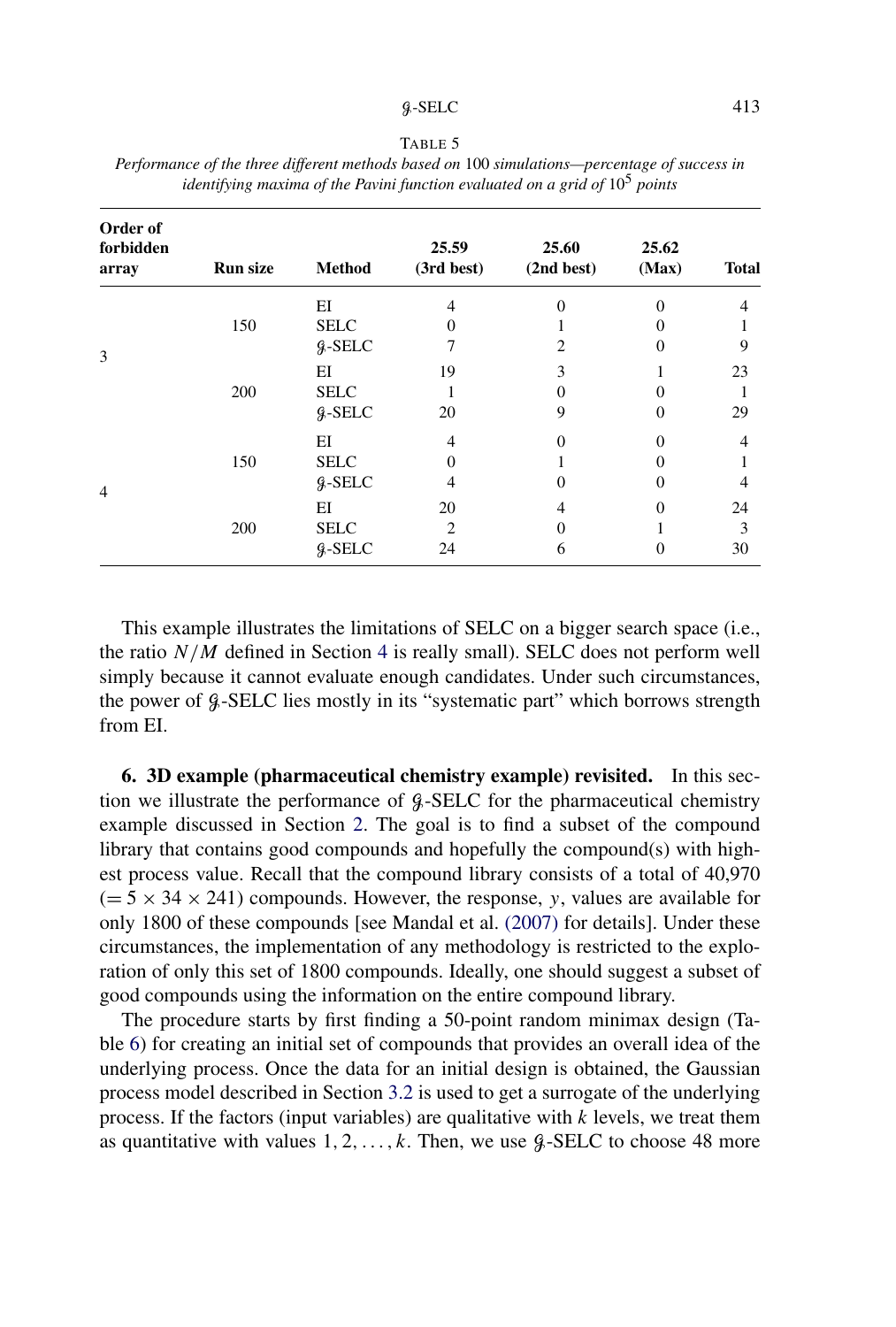|                  | тини иезідн. зег ој сотроиниз зегестей ю ји и зигнодите ој те иниетуту рносезз |                  |                         |  |                |                  |                  |                  |
|------------------|--------------------------------------------------------------------------------|------------------|-------------------------|--|----------------|------------------|------------------|------------------|
| $\boldsymbol{A}$ | B                                                                              | $\boldsymbol{C}$ | y                       |  | $\pmb{A}$      | B                | $\boldsymbol{C}$ | $\mathbf{y}$     |
| $\overline{c}$   | 20                                                                             | 35               | $\overline{4}$          |  | $\mathfrak{Z}$ | $\mathbf{2}$     | 25               | 5                |
| $\sqrt{2}$       | 15                                                                             | 39               | $\overline{\mathbf{c}}$ |  | 3              | 18               | 22               | $-3$             |
| $\boldsymbol{2}$ | 15                                                                             | 9                | 5                       |  | $\mathfrak{Z}$ | 9                | 19               | $\mathbf{0}$     |
| $\overline{c}$   | $20\,$                                                                         | 41               | $-1$                    |  | 3              | 12               | $\,1\,$          | $-4$             |
| $\overline{c}$   | $\overline{2}$                                                                 | 15               | $-3$                    |  | 3              | 21               | 25               | $\mathbf{1}$     |
| $\boldsymbol{2}$ | $20\,$                                                                         | $\mathbf 1$      | $\boldsymbol{0}$        |  | 3              | 23               | 19               | $-1$             |
| $\overline{c}$   | 23                                                                             | 6                | $\overline{4}$          |  | 3              | $\mathfrak{Z}$   | 7                | $-2$             |
| $\overline{c}$   | 23                                                                             | 12               | $\overline{c}$          |  | 3              | 3                | 35               | $\boldsymbol{0}$ |
| $\overline{c}$   | $\mathfrak 3$                                                                  | 20               | $-3$                    |  | 3              | $\,$ 8 $\,$      | 10               | $\boldsymbol{0}$ |
| $\overline{c}$   | 14                                                                             | 21               | $-2$                    |  | 3              | 13               | 11               | $\boldsymbol{0}$ |
| 3                | 16                                                                             | 27               | $-9$                    |  | 3              | 19               | 30               | 17               |
| 3                | 9                                                                              | 39               | 33                      |  | 3              | 14               | 16               | $\,1\,$          |
| 3                | 6                                                                              | 39               | $\mathbf{1}$            |  | 3              | 8                | $\overline{2}$   | 3                |
| 3                | 7                                                                              | 30               | $-5$                    |  | 3              | 12               | 31               | $\mathbf{0}$     |
| 3                | 23                                                                             | 31               | $\boldsymbol{0}$        |  | 3              | 21               | 38               | 10               |
| 3                | $\,$ 8 $\,$                                                                    | 6                | $\,1\,$                 |  | $\mathfrak{Z}$ | 21               | 17               | $-7$             |
| 3                | 18                                                                             | 13               | 7                       |  | 3              | 3                | 11               | $-8\,$           |
| 3                | $\,$ 8 $\,$                                                                    | 28               | $-3$                    |  | 3              | 18               | $\overline{4}$   | $-7$             |
| 3                | $\mathbf{2}$                                                                   | 39               | $-3$                    |  | 3              | 9                | 14               | $-1$             |
| 3                | 10                                                                             | 25               | $-3$                    |  | 3              | 12               | 38               | $-2$             |
| 3                | $\,$ 8 $\,$                                                                    | 34               | $\overline{4}$          |  | 3              | $\mathfrak{Z}$   | $\overline{2}$   | $-4$             |
| 3                | 18                                                                             | 10               | 3                       |  | 3              | $\overline{7}$   | 22               | $\boldsymbol{0}$ |
| 3                | 13                                                                             | 6                | $\overline{2}$          |  | 3              | $\boldsymbol{2}$ | 31               | $-6$             |
| 3                | 6                                                                              | 15               | $^{-1}$                 |  | 3              | 15               | 33               | $-3$             |
| 3                | 5                                                                              | 26               | $-2$                    |  | $\overline{4}$ | 13               | 38               | $-10$            |

TABLE 6

*Initial design*: *set of compounds selected to fit a surrogate of the underlying process*

compounds in 12 batches of size 4 each. The mixing ratio  $\alpha$  is computed by taking  $c = 3/4$  in equation (7). These 48 compounds from the follow-up runs along with the 50 compounds from the initial design constitute the required subset of the compound library.

Based on the prior knowledge of the scientists, compounds with monomer structure shown in Table 7 are also known to be uninteresting, and are therefore placed in the forbidden array.

The mutation probabilities are weighted according to the average substructure performance of the initial design (see Table 8). Each substructure (monomer) at location A receives the same baseline weighted mutation probability (0.25  $\times \frac{1}{4}$  $\frac{1}{4}$ ). For the substructures with positive average response, additional weights are assigned. For example, the additional weight for substructure 2 is  $(0.8 / (0.8 + 0.36))$  $= 0.69$ ). The monomers for locations *B* and *C* are treated similarly.

Table 9 presents the 48 new compounds obtained using  $\beta$ -SELC with the aforedescribed forbidden array and mutation scheme. The left panel in Table 9 shows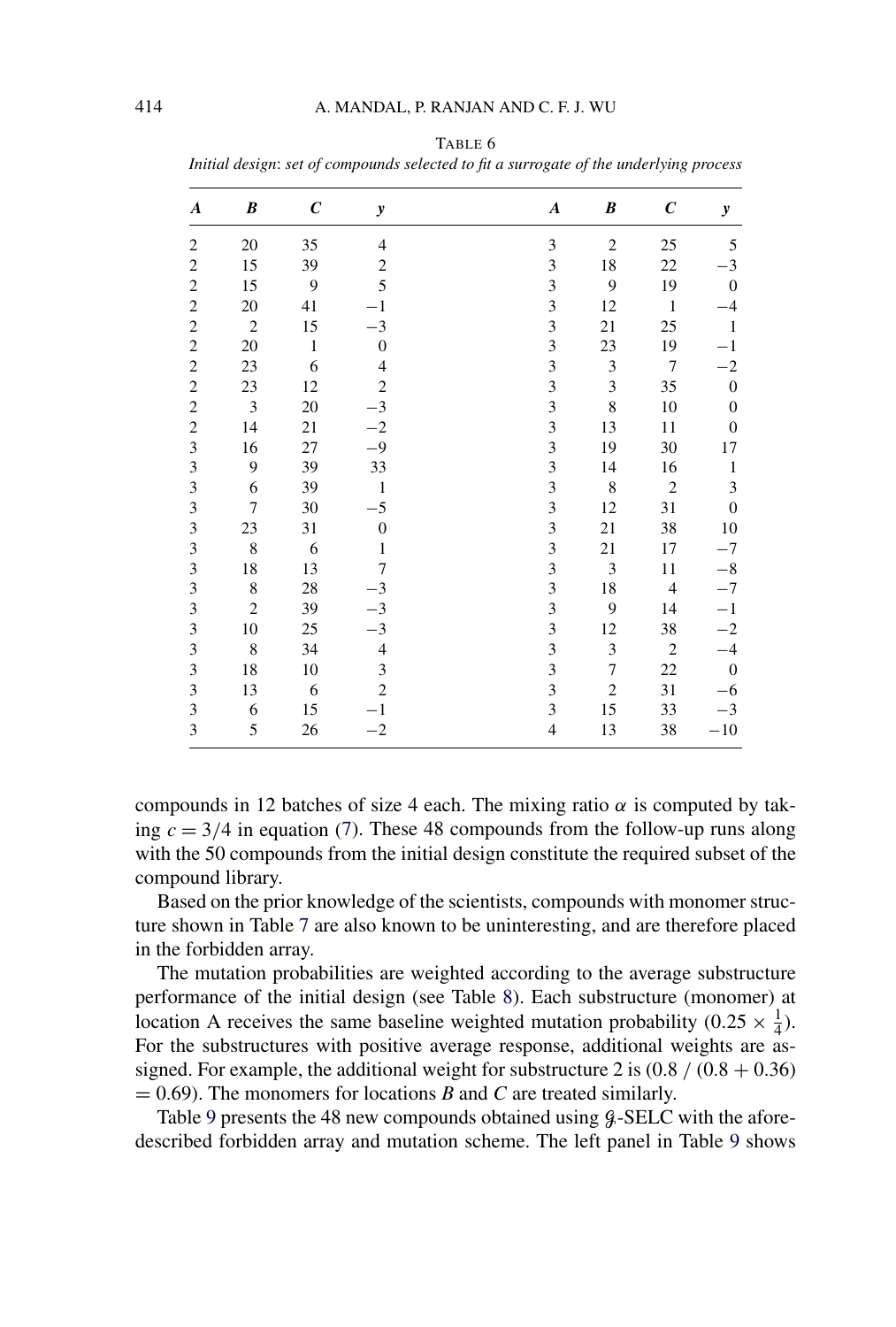### $g-\text{SELECT}$  415

| A | B  | $\mathcal{C}_{0}$ | A | B  | $\mathcal{C}_{\mathcal{C}}$ |
|---|----|-------------------|---|----|-----------------------------|
| 1 | 19 | 10                | 3 | 21 | 22                          |
| 1 | 19 | 22                | 3 | 21 | 23                          |
| 1 | 21 | 10                | 4 | 19 | 10                          |
| 3 | 10 | 3                 | 4 | 19 | 20                          |
| 3 | 19 | 10                | 4 | 19 | 28                          |
| 3 | 19 | 22                | 4 | 21 | 20                          |
| 3 | 21 | 20                | 4 | 21 | 23                          |

TABLE 7 *Forbidden array from prior knowledge*, *for the pharmaceutical example*

the 24 compounds obtained from the EI steps, and the right panel presents the compounds suggested by the SELC steps.

Note that among these 48 new compounds, 3 compounds are good, that is, with response y greater than 10. The best compound with  $y = 48$  ( $A = 4, B = 21$ ,  $C = 30$ ) has also been identified in these iterations. Of course, if the search space was not limited to only 1800 compounds, more good compounds are likely to be captured in the batches of compounds. To compare the performance of the proposed approach with SELC and the adapted EI algorithm, we repeated this procedure 100 times. That is, starting with the same initial design of size 50, we added 48 compounds sequentially in batches of size 4 each proposed by the G-SELC algorithm. Then, the number of good compounds in the follow-up trials are recorded. Similarly, the number of good compounds were recorded when SELC and adapted EI were used instead of G-SELC. Results are summarized in Table 10.

In terms of capturing the maxima, it is clear that all the three approaches perform poorly for this data set. This is not very surprising as the search space is limited to only 1800 compounds and we are exploring only 5.5% of them. Note that the adapted EI algorithm performs better for this application in identifying the global maximum. Since identifying "good" compounds is relatively more important compared to finding the "single best" compound in this application, the performance of these algorithms can be assessed based on the number of "good"

| Substructure | Average response | Weighted mutation probability                         |
|--------------|------------------|-------------------------------------------------------|
|              | NA               | $= 0.25 \times \frac{1}{4} + 0 \times \frac{3}{4}$    |
| 2            | 0.80             | $= 0.25 \times \frac{1}{4} + 0.69 \times \frac{3}{4}$ |
|              | 0.36             | $= 0.25 \times \frac{1}{4} + 0.31 \times \frac{3}{4}$ |
| 4            | $-10.00$         | $= 0.25 \times \frac{1}{4} + 0 \times \frac{3}{4}$    |

TABLE 8

*Weighted mutation probabilities for each substructure at Position A*, *for the pharmaceutical example*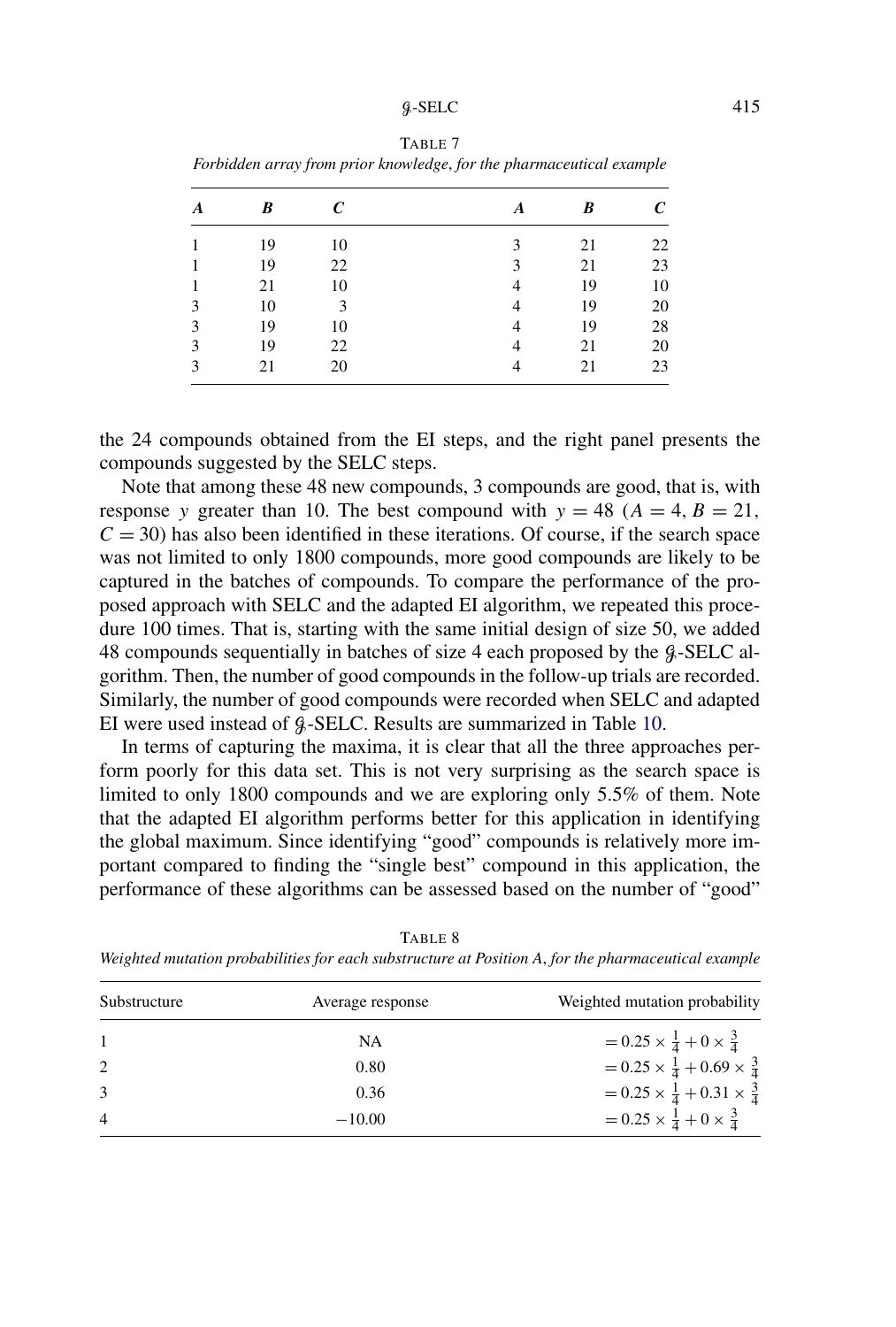| A                        | B           | $\boldsymbol{C}$ | y                           | $\boldsymbol{A}$        | B              | $\boldsymbol{C}$ | y                        |
|--------------------------|-------------|------------------|-----------------------------|-------------------------|----------------|------------------|--------------------------|
| $\mathbf{1}$             | 19          | 29               | $^{-2}$                     | $\mathbf 1$             | $\mathbf 1$    | 10               | $-3$                     |
| $\mathbf 1$              | 21          | 30               | $\overline{4}$              | $\mathbf{1}$            | $\mathbf{1}$   | 35               | 6                        |
| $\overline{\mathbf{c}}$  | 9           | 39               | $\boldsymbol{0}$            | $\mathbf{1}$            | $\,1$          | 39               | $\overline{\mathcal{L}}$ |
| $\overline{c}$           | 20          | 30               | 5                           | $\mathbf 1$             | 7              | $\overline{c}$   | $-5$                     |
| 3                        | $\,$ 8 $\,$ | 39               | $\overline{\mathbf{4}}$     | $\mathbf 1$             | 7              | 21               | $-9$                     |
| 3                        | 9           | 38               | $-4$                        | $\mathbf{1}$            | 10             | 39               | 6                        |
| 3                        | 9           | 40               | $-2$                        | $\mathbf{1}$            | 18             | 8                | $-3$                     |
| 3                        | 10          | 38               | $-8$                        | $\mathbf{1}$            | 19             | 4                | 6                        |
| 3                        | 10          | 39               | 24                          | $\mathbf{1}$            | 19             | 6                | $\overline{4}$           |
| 3                        | 10          | 40               | $\ensuremath{\mathfrak{Z}}$ | $\mathbf{1}$            | 19             | 8                | 5                        |
| 3                        | 18          | 30               | $-3$                        | $\mathbf{1}$            | 19             | 13               | $\overline{\mathcal{L}}$ |
| 3                        | 19          | 29               | 3                           | $\mathbf{1}$            | 19             | 21               | $\boldsymbol{0}$         |
| 3                        | 19          | 31               | $-1$                        | $\mathbf{1}$            | 19             | 30               | 9                        |
| 3                        | 19          | 39               | $\boldsymbol{0}$            | $\mathbf{1}$            | 19             | 39               | 22                       |
| 3                        | 20          | 30               | $-7$                        | $\mathbf 1$             | 19             | 40               | $\overline{2}$           |
| 3                        | 20          | 38               | $-4$                        | $\overline{c}$          | $\overline{c}$ | 25               | $-4$                     |
| 3                        | 21          | 30               | 9                           | $\overline{c}$          | 9              | $\bf 8$          | $^{-2}$                  |
| $\overline{4}$           | 9           | 39               | $\mathbf{1}$                | $\overline{c}$          | 9              | 39               | $\boldsymbol{0}$         |
| 4                        | 10          | 39               | $\boldsymbol{0}$            | $\overline{\mathbf{c}}$ | 15             | 10               | $-1$                     |
| $\overline{\mathcal{L}}$ | 20          | 30               | $-18$                       | $\overline{c}$          | 23             | 39               | $-4$                     |
| 4                        | 21          | 29               | $-7$                        | 3                       | $\,$ 8 $\,$    | $\mathbf{1}$     | $\mathbf 1$              |
| 4                        | 21          | 30               | 48                          | $\mathfrak{Z}$          | 10             | 6                | 5                        |
| $\overline{4}$           | 21          | 31               | $\mathbf{1}$                | 3                       | 18             | 14               | $\,1$                    |
| 4                        | 23          | 30               | $^{-3}$                     | 3                       | 21             | 5                | $-4$                     |
|                          |             |                  |                             |                         |                |                  |                          |

TABLE 9 *Suggested new compounds for the pharmaceutical chemistry example*

compounds identified. The last row of Table 10 represents the total number of good compounds (compounds with response y greater than 10) obtained in 100 simu-

|             | EI                                               | <b>SELC</b> | $\frac{9}{2}$ -SELC |
|-------------|--------------------------------------------------|-------------|---------------------|
|             | Success rate for identifying good compounds      |             |                     |
| Third best  | 92                                               | 100         | 95                  |
| Second best | $\theta$                                         |             | 4                   |
| Best        | 8                                                |             |                     |
|             | Total number of good compounds in 100 simulation |             |                     |
|             | 166                                              | 154         | 314                 |

TABLE 10 *Simulation results for the pharmaceutical example*: *Success rates of different methods for identifying good compounds*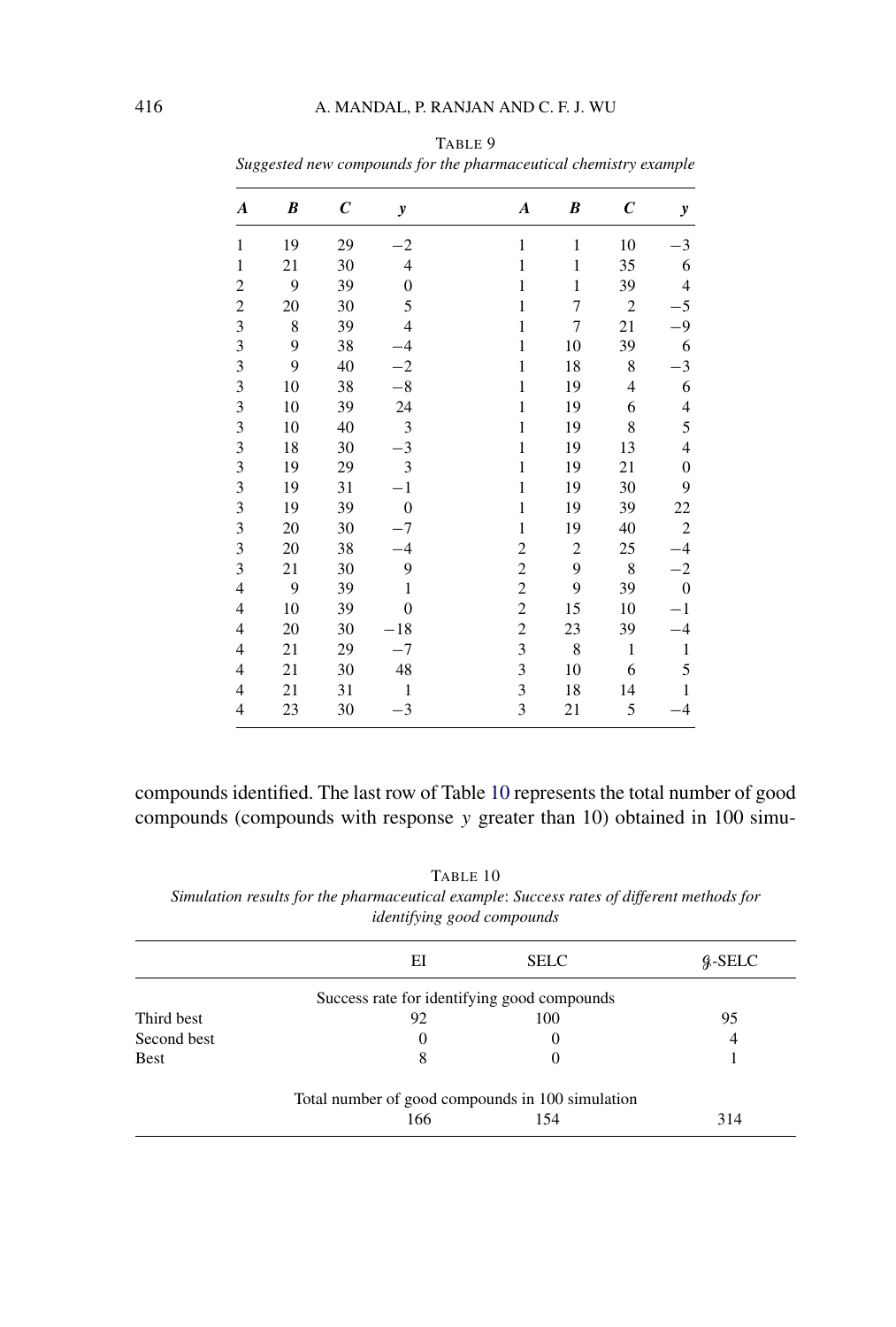lations. It is clear that  $\frac{6}{9}$ -SELC identifies almost twice as many good compounds compared to the other two techniques.

**7. Summary and concluding remarks.** The identification of promising compounds from a large compound library is often very expensive. The proposed approach G-SELC does this job efficiently, and requires exploration of much fewer compounds from the library compared to other competing methods. Of course, the relative performance of  $\mathcal{G}-\text{SELECT}$  depends on the complexity of the underlying process. If the response surface is very smooth, any reasonable search algorithm should work satisfactorily. For an extremely complicated surface, almost complete enumeration might be needed irrespective of the efficiency of the search methods. For response surfaces whose ruggedness lies in between,  $\mathcal{G}\text{-}SELC$  is expected to perform well.

The implementation of  $\beta$ -SELC starts with finding a set of compounds using a good  $n_0$ -point space-filling design (we used random minimax designs), where  $n_0$  is a small fraction of the total budget (N) on the number of compounds to be manufactured. The modeling  $(1)$ – $(4)$  of the data, obtained from this set of compounds, provides an overall idea of the underlying chemical process of interest. This is followed by finding the rest of the compounds in batches of b compounds. G-SELC suggests that a batch with an adaptive mixture of compounds proposed by SELC and adapted-EI is likely to contain more "good" compounds compared to either of the two techniques on their own. In the motivating pharmaceutical example, we observed that  $\beta$ -SELC identifies almost twice as many "good" compounds compared to the other two techniques.

A few additional remarks are worth noting. First, the EI formulation used here is geared toward finding the best, and not other near-optimal solutions. Thus, if properly formulated, the EI-based approach is likely to perform better than the one used here, and will boost the performance of  $\beta$ -SELC. Since formulating a new EI technique was not the motive here, we used an adapted version of the existing approach.

Second, the Gaussian process model used here does not assume any prior information regarding the behavior of the molecules. Since no such information were available to us for the pharmaceutical example discussed in Section 2, we used a constant  $\mu$ . If scientists have prior information on the shape of the underlying process, one could use a deterministic function  $\mu(x)$  instead of a constant  $\mu$ . Such models are also known as blind kriging [Joseph, Hung and Sujiantao (2008)].

Although we have used the power exponential correlation function (Gaussian correlation function) throughout the paper, we investigated the performance of G-SELC for the product Matérn correlation function with different values of the smoothness parameter  $v = 2.5$ , 3.5 and 5.5. It turns out that, for the motivating pharmaceutical example in Section 6 and the simulated examples in Section 5, the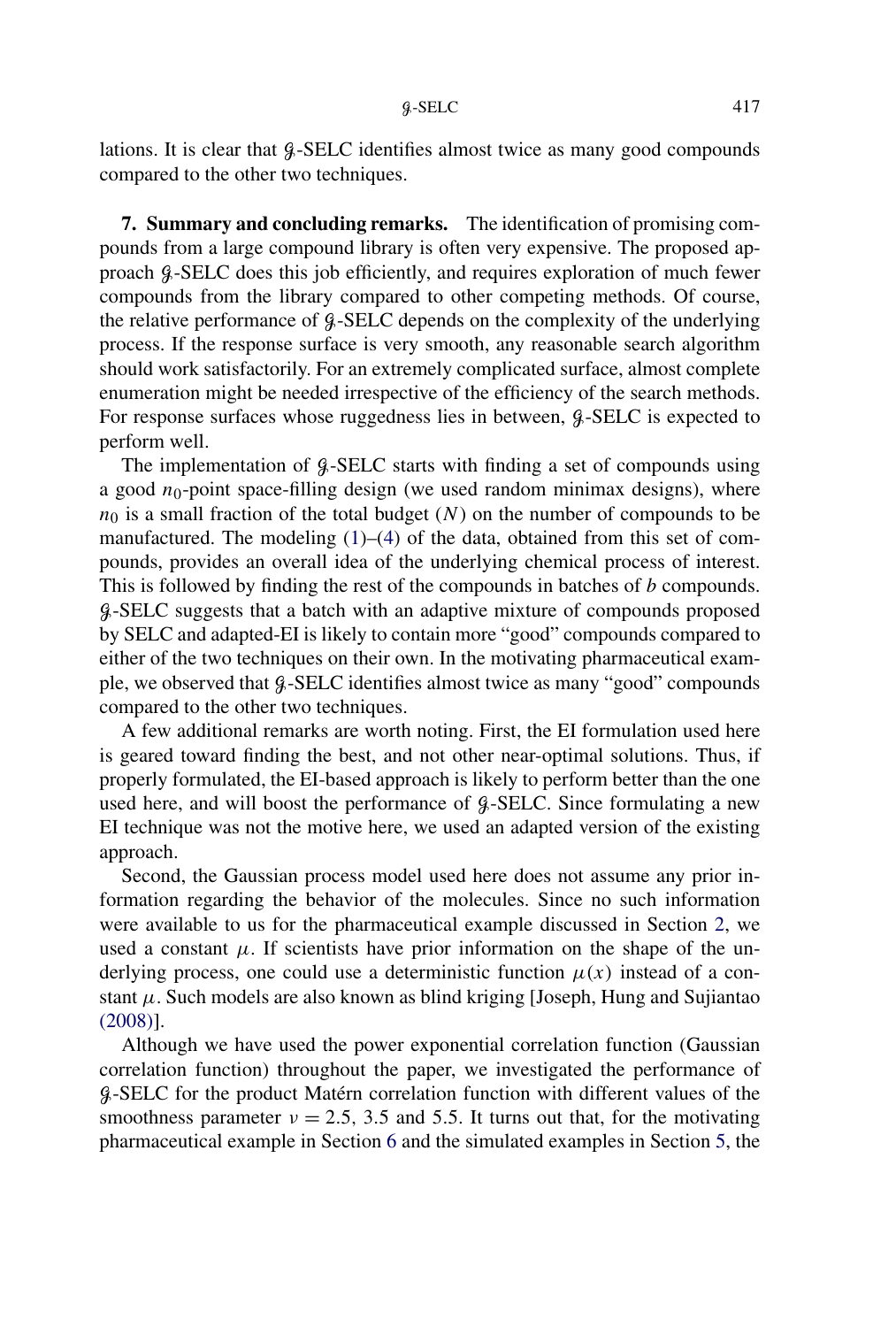two correlation structures lead to very similar results for all the three methodologies presented here. Further investigations on the distribution of the standardized predictions errors show that the two types of correlation functions result in very similar predictions for several test functions (e.g., the Lévy function, the Paviani function,  $d = 4, 5$ ) and the motivating pharmaceutical example. That is, based on our investigation, it is prudent to suggest that one could use either of the two correlation functions for such modeling.

Finally, one of the most crucial points in such pharmaceutical applications is that one or more of the factors are often qualitative, whereas  $\mathcal{G}\text{-}SELECT$  methodology has been developed for quantitative factors. If there is a quantitative representation of the factors and their levels, our method is useful for qualitative factors as well. Moreover, as argued in Section 2, it is often feasible to rank the monomers (or reagents) based on their intrinsic chemical properties. Although different properties might give rise to different orderings of the monomers, according to our experience, it does not affect the performance of our algorithm significantly. As a guide to practitioners, we recommend using the physicochemical property which is the most important according to the scientists' prior knowledge for assigning the levels of the factors. We have also investigated the impact of relabeling of factor(s) on the proposed approach. The purpose of this investigation is to study the performance of the proposed approach if one (or more) of the factors is qualitative whose levels cannot be ordered. It turns out that the performance of all the three methods (EI, SELC and  $\beta$ -SELC) for the pharmaceutical example discussed in Section 6 is consistent with the results presented in Table 10 (see the Appendix for details). Nonetheless, the proposed methodology can be extended for the qualitative factors. If one or more input factors are qualitative and cannot be treated as quantitative, one can use the correlation function proposed by Qian, Wu and Wu (2008) to model the correlation structure in the Gaussian process model. This is a topic for future research.

## APPENDIX: SIMULATION STUDY FOR THE EFFECT OF RELABELING

Similar to Table 9, Table 11 presents the success rates of the three methodologies for the pharmaceutical example when one of the factors was relabeled. The results are based on 100 simulations. Here, the relabeling " $A \rightarrow A + k$ " denotes that the new level of A is  $mod(A + k - 1, 5) + 1$ . That is,  $A \rightarrow A + 2$  corresponds to the following relabeling  $(1, 2, 3, 4, 5) \rightarrow (3, 4, 5, 1, 2)$ . Similarly, the levels of B and C are relabeled to  $mod(B + k - 1, 34) + 1$  and  $mod(C + k - 1, 241) + 1$ , respectively.

**Acknowledgments.** The authors are grateful to the Editor and the Associate Editor for constructive comments on this paper. In addition, we would like to thank Kjell Johnson of Pfizer Global Research and Development, Michigan Laboratories, for helpful comments.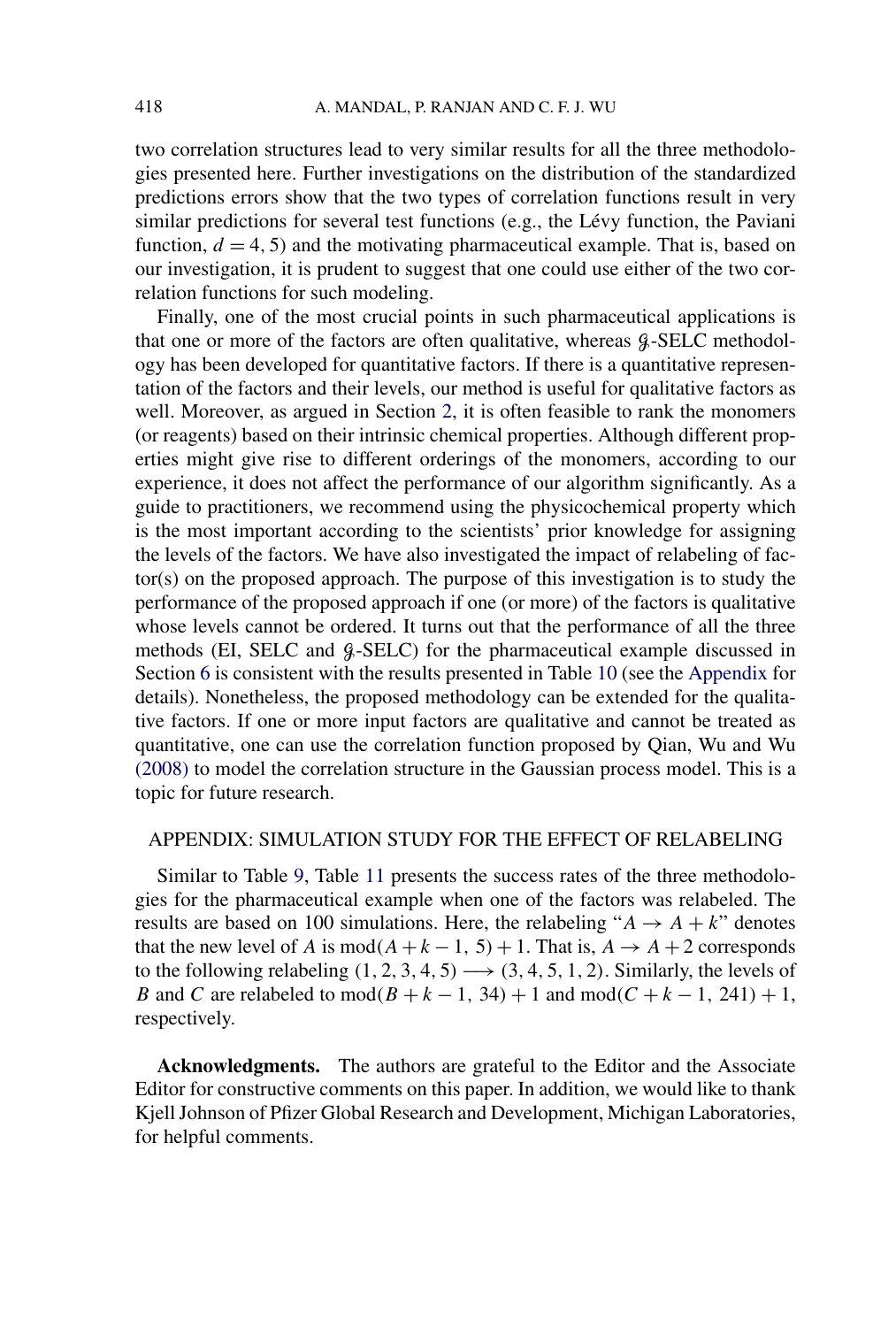|                                                         | rando, andor differente rendo energo of ano fuerorio |              |                |                        |                |                |                        |              |                  |                        |                  |              |
|---------------------------------------------------------|------------------------------------------------------|--------------|----------------|------------------------|----------------|----------------|------------------------|--------------|------------------|------------------------|------------------|--------------|
|                                                         | E                                                    | <b>SELC</b>  | $g$ -SELC      | ΕI                     | <b>SELC</b>    | $9 - SELC$     | EI                     | <b>SELC</b>  | $\n  9-SELECT\n$ | E                      | <b>SELC</b>      | $g$ -SELC    |
|                                                         | $A \rightarrow A + 1$                                |              |                | $A \rightarrow A + 2$  |                |                | $A \rightarrow A + 3$  |              |                  | $A \rightarrow A + 4$  |                  |              |
| Third best                                              | 95                                                   | 100          | 95             | 93                     | 100            | 97             | 87                     | 100          | 96               | 91                     | 100              | 96           |
| Second best                                             | $\boldsymbol{0}$                                     | $\mathbf{0}$ | 3              | $\overline{0}$         | $\overline{0}$ | 1              | $\Omega$               | $\mathbf{0}$ | 3                | $\mathbf{0}$           | $\boldsymbol{0}$ | 3            |
| <b>Best</b>                                             | 5                                                    | $\Omega$     | $\overline{2}$ | $\tau$                 | $\Omega$       | $\overline{2}$ | 13                     | $\Omega$     |                  | 9                      | $\theta$         |              |
| Total number of<br>good compounds<br>in 100 simulations | 180                                                  | 171          | 300            | 133                    | 163            | 270            | 183                    | 173          | 281              | 166                    | 168              | 295          |
|                                                         | $B \rightarrow B + 1$                                |              |                | $B \rightarrow B + 5$  |                |                | $B \rightarrow B + 10$ |              |                  | $B \rightarrow B + 20$ |                  |              |
| Third best                                              | 89                                                   | 100          | 100            | 94                     | 99             | 98             | 90                     | 100          | 95               | 87                     | 100              | 90           |
| Second best                                             | $\boldsymbol{0}$                                     | $\theta$     | $\overline{0}$ | $\overline{0}$         |                | 2              | 1                      | $\theta$     | 4                | $\Omega$               | $\mathbf{0}$     | 10           |
| <b>Best</b>                                             | 11                                                   | $\Omega$     | $\Omega$       | 6                      | $\Omega$       | $\Omega$       | 9                      | $\Omega$     |                  | 13                     | $\theta$         | $\mathbf{0}$ |
| Total number of<br>good compounds<br>in 100 simulations | 144                                                  | 189          | 264            | 175                    | 180            | 260            | 164                    | 189          | 275              | 167                    | 191              | 305          |
|                                                         | $C \rightarrow C + 1$                                |              |                | $C \rightarrow C + 10$ |                |                | $C \rightarrow C + 20$ |              |                  | $C \rightarrow C + 30$ |                  |              |
| Third best                                              | 86                                                   | 100          | 98             | 83                     | 100            | 97             | 86                     | 99           | 97               | 86                     | 100              | 96           |
| Second best                                             | $\theta$                                             | $\theta$     | $\overline{2}$ | $\overline{0}$         | $\overline{0}$ | 2              | $\mathbf{0}$           |              | 3                | $\Omega$               | $\mathbf{0}$     | 4            |
| <b>Best</b>                                             | 14                                                   | $\Omega$     | $\overline{0}$ | 17                     | $\overline{0}$ |                | 14                     | $\mathbf{0}$ | $\Omega$         | 14                     | $\mathbf{0}$     | $\mathbf{0}$ |
| Total number of<br>good compounds<br>in 100 simulations | 173                                                  | 174          | 277            | 171                    | 196            | 288            | 166                    | 166          | 314              | 176                    | 191              | 296          |

| TABLE 11                                                                                              |
|-------------------------------------------------------------------------------------------------------|
| Simulation results for the pharmaceutical example: success rates of different methods for identifying |
| good compounds, under different relabelings of the factors                                            |

G-SELC

419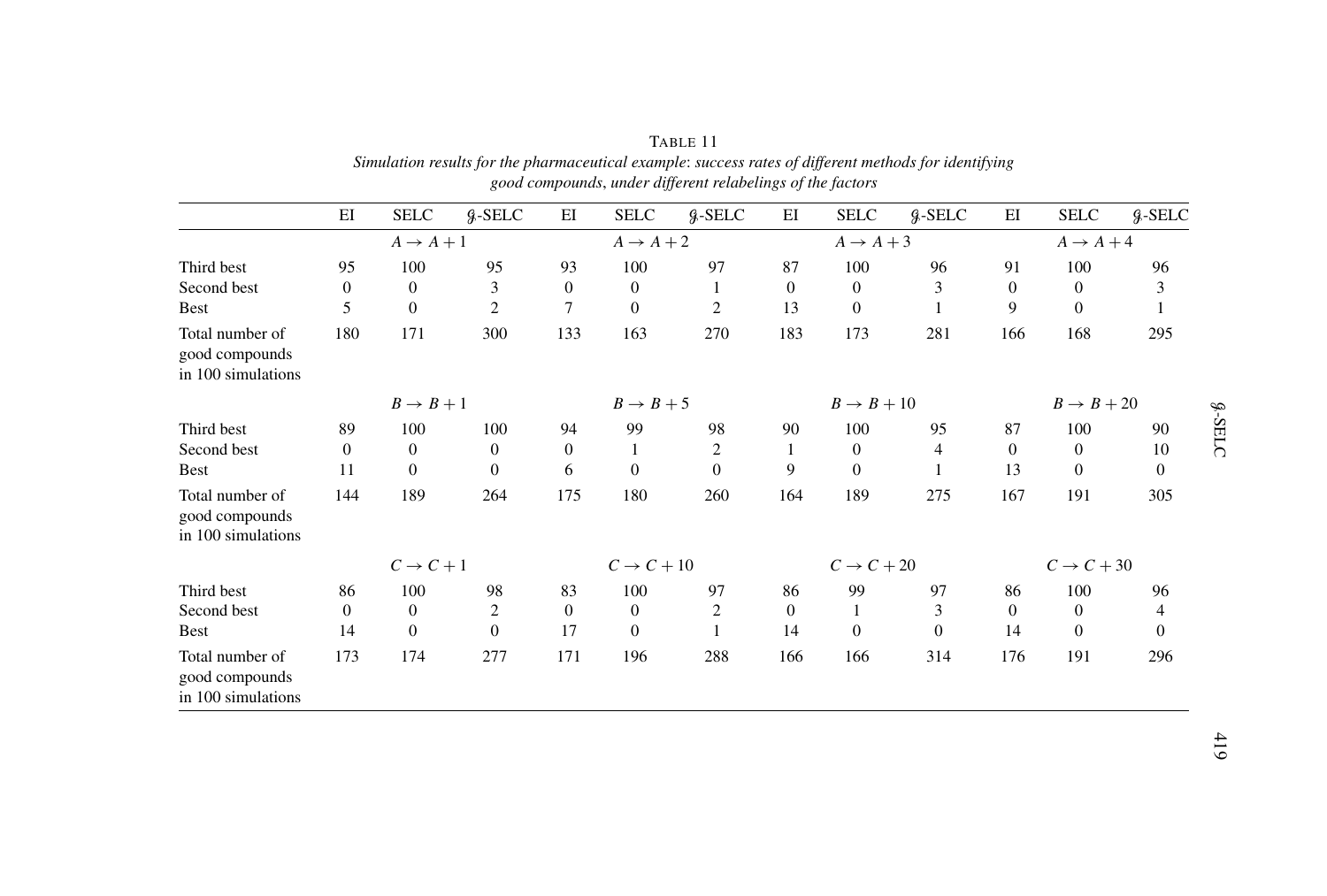## **REFERENCES**

- ANDERSEN, P., NIELSEN, M. and KREIBORG, S. (1998). 4D shape-preserving modeling of bone growth. Medical image computing and computer-assisted intervention. MICCAI'98. *Lecture Notes in Comput. Sci.* **1496** 710–719. Springer, New York.
- BOGGS, P. T. (1985). *Numerical Optimization 1984*. SIAM, Philadelphia, USA. MR0802080
- GASTEIGER, J. and ENGEL, T., EDS. (2003). *Chemoinformatics: A Textbook*. Wiley Weinheim, Germany.
- HOLLAND, J. M. (1975). *Adaptation in Natural and Artificial Systems*. Univ. Michigan Press, Ann Arbor, MI. MR0441393
- HOLLAND, J. M. (1992). *Adaptation in Natural and Artificial Systems*. MIT Press, Cambridge, MA. MR0441393
- JOHN, P. W. M., JOHNSON, M. E., MOORE, L. M. and YLVISAKER, D. (1995). Minimax distance designs in two-level factorial experiments. *Statist. Plann. Inference* **44** 249–263. MR1334028
- JOHNSON, M. E., MOORE, L. M. and YLVISAKER, D. (1990). Minimax and maximin distance designs. *Statist. Plann. Inference* **26** 131–148. MR1079258
- JONES, D., SCHONLAU, M. and WELCH, W. (1998). Efficient global optimization of expensive black-box functions. *Global Optim.* **13** 455–492. MR1673460
- JOSEPH, V. R., HUNG, Y. and SUDJIANTO, A. (2008). Blind kriging: A new method for developing metamodels. *AMSE Jornal of Mechanical Design* **130** 1–8, 031102.
- LAM, R. L. H., WELCH, W. J. and YOUNG, S. S. (2002). Uniform coverage designs for molecule selection. *Technometrics* **44** 99–109. MR1951721
- LEACH, A. R. and GILLET, V. J. (2003). *An Introduction to Chemoinformatics*. Kluwer Academic, London, UK. MR1957493
- LEVY, A. V. and MONTALVO, A. (1985). The tunnelling algorithm for the global minimization of functions. *SIAM Sci. Statist. Comput.* **6** 15–29. MR0773277
- LIPINSKI, C. A., LOMBARDO, F., DOMINY, B. W. and FEENEY, P. J. (1997). Experimental and computational approaches to estimate solubility and permeability in drug discovery and development settings. *Adv. Drug Delivery Rev*. **23** 3–25.
- MANDAL, A., JOHNSON, K., WU, C. F. J. and BORNEMEIER, D. (2007). Identifying promising compounds in drug discovery: Genetic Algorithms and some new statistical techniques. *J. Chem. Infor. Model.* **47** 981–988.
- MANDAL, A., WU, C. F. J. and JOHNSON, K. (2006). SELC: Sequetial elimination of level combinations by means of modified genetic algorithms. *Technometrics* **48** 273–283. MR2277680
- MOCKUS, J., TIESIS, V. and ZILINSKAS, A. (1978). The application of Bayesian methods for seeking the extremum. In *Towards Global Optimization 2* (L. C. W. Dixon and G. O. Szego, eds.) 117–128. North-Holland, Amsterdam. MR0522648
- QIAN, P., WU, H. and WU, C. F. J. (2008), Gaussian process models for computer experiments with qualitative and quantitative factors. *Technometrics* **50** 383–396.
- RANJAN, P., BINGHAM, D. and MICHAILIDIS, G. (2008). Sequential experiment design for contour estimation from complex computer codes. *Technometrics* **50** 527–526.
- ROUHI, A. M. (2003). Custom synthesis for drug discovery. *Chemical & Engineering News* **7** 75–78.
- SACKS, J., WELCH, W. J., MITCHELL, T. J. and WYNN, H. P. (1989). Design and analysis of computer experiments. *Statist. Sci.* **4** 409–423. MR1041765
- SANTNER, T. J., WILLIAMS, B. J. and NOTZ, W. (2003). *The Design and Analysis of Computer Experiments*. Springer, New York, NY. MR2160708
- STEIN, M. L. (1999). *Statistical Interpolation of Spatial Data: Some Theory for Kriging.* Springer, New York.
- TANG, B. (1993). Orthogonal array-based latin hypercubes. *Amer. Statist. Assoc.* **88** 1392–1397. MR1245375